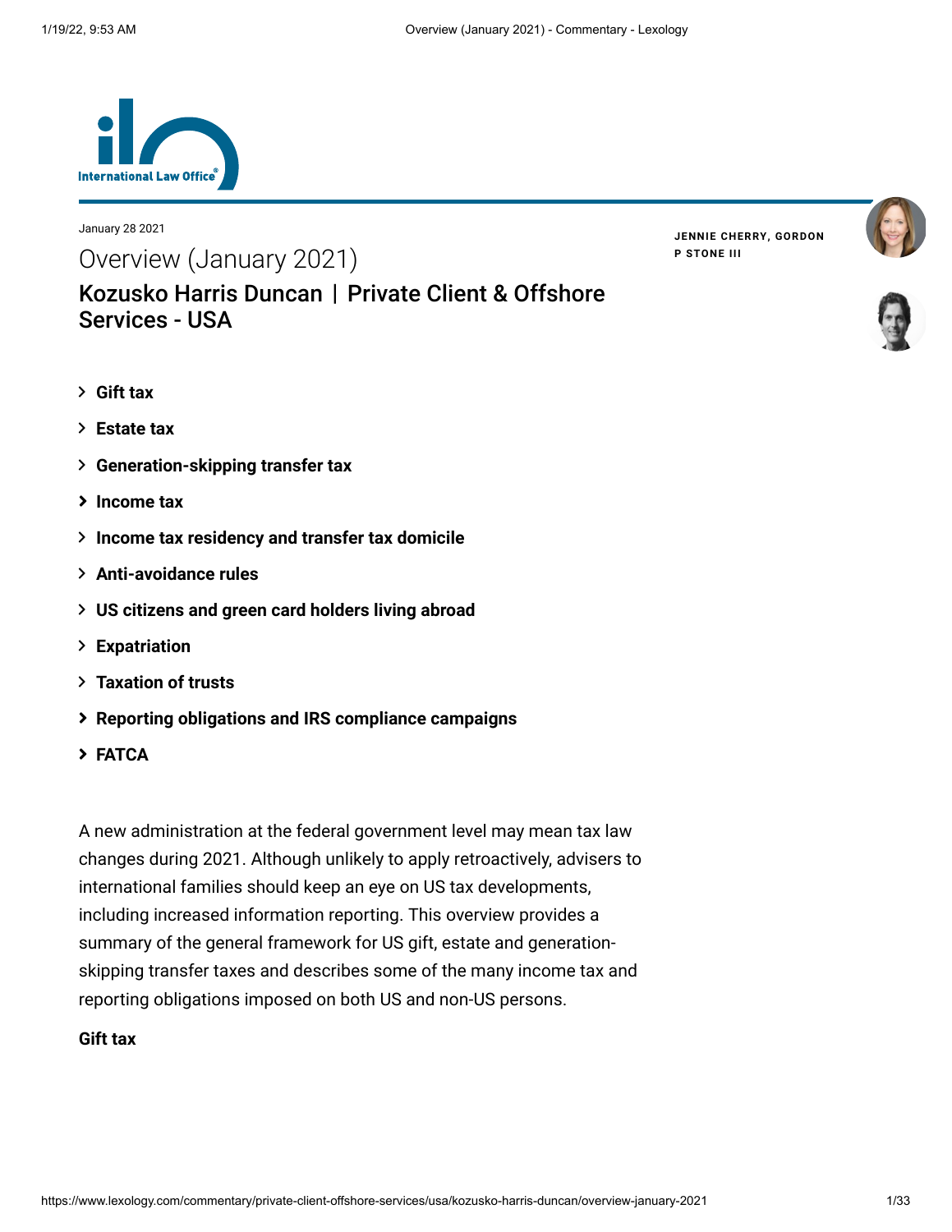#### **US citizens and US residents**

US citizens, regardless of where they are resident, and non-citizens resident in the United States for transfer tax purposes are subject to federal gift tax on gifts valued in excess of an annual exclusion of \$15,000 per donee (for tax year 2021, indexed annually for inflation). A taxpayer's annual exclusion amount can be doubled (to \$30,000 for tax year 2021) by filing a gift tax return and electing to split the gift with the taxpayer's spouse, provided that both spouses are US citizens or residents. The gift tax is levied on gifts of real, tangible and intangible property, wherever located. However, gifts made by direct payments to a medical or educational service provider are exempt from gift tax. A charitable deduction is available for gifts to qualifying domestic or foreign charities. A marital deduction is available for gifts to a US citizen spouse.

Although a gift may be taxable, a tax payment may not necessarily be due. For gifts in excess of the annual exclusion amount, US citizens and residents are allowed a tax credit that shelters up to \$11.7 million (the 'exclusion amount') of lifetime gifts from tax. Application of the exclusion amount to lifetime gifts then reduces the credit available to use against the estate tax at death. The Tax Cuts and Jobs Act, signed into law on 22 December 2017, doubled the exemption amount to \$10 million. The exemption amount is indexed for post-2011 inflation, bringing the exclusion amount to \$11.7 million for gifts made in 2021 and for the estates of decedents dying in 2021. This increased exclusion amount is set to expire on 31 December 2025, after which date the exemption will revert to the \$5 million exclusion amount provided under prior law. The gift and estate tax rates are unified, with a top tax rate of 40%. Additional gift tax may be imposed by state taxing authorities.

The Biden administration may propose further reducing the estate and gift tax exemption amount, possibly coupled with an increase in the top tax rate. Both a \$3.5 million and a \$5 million exemption amount along with a top rate of 45% have been discussed.

### **Non-resident aliens**

Individuals who are not US citizens and are not resident in the United States for transfer tax purposes (non-resident aliens) are subject to US gift tax only on gifts of real property and tangible personal property located in [the United States \(for further details please see "Estate and gift tax situs of](https://www.internationallawoffice.com/Newsletters/Private-Client-Offshore-Services/USA/Kozusko-Harris-Duncan/Estate-and-gift-tax-situs-of-assets-basic-rules)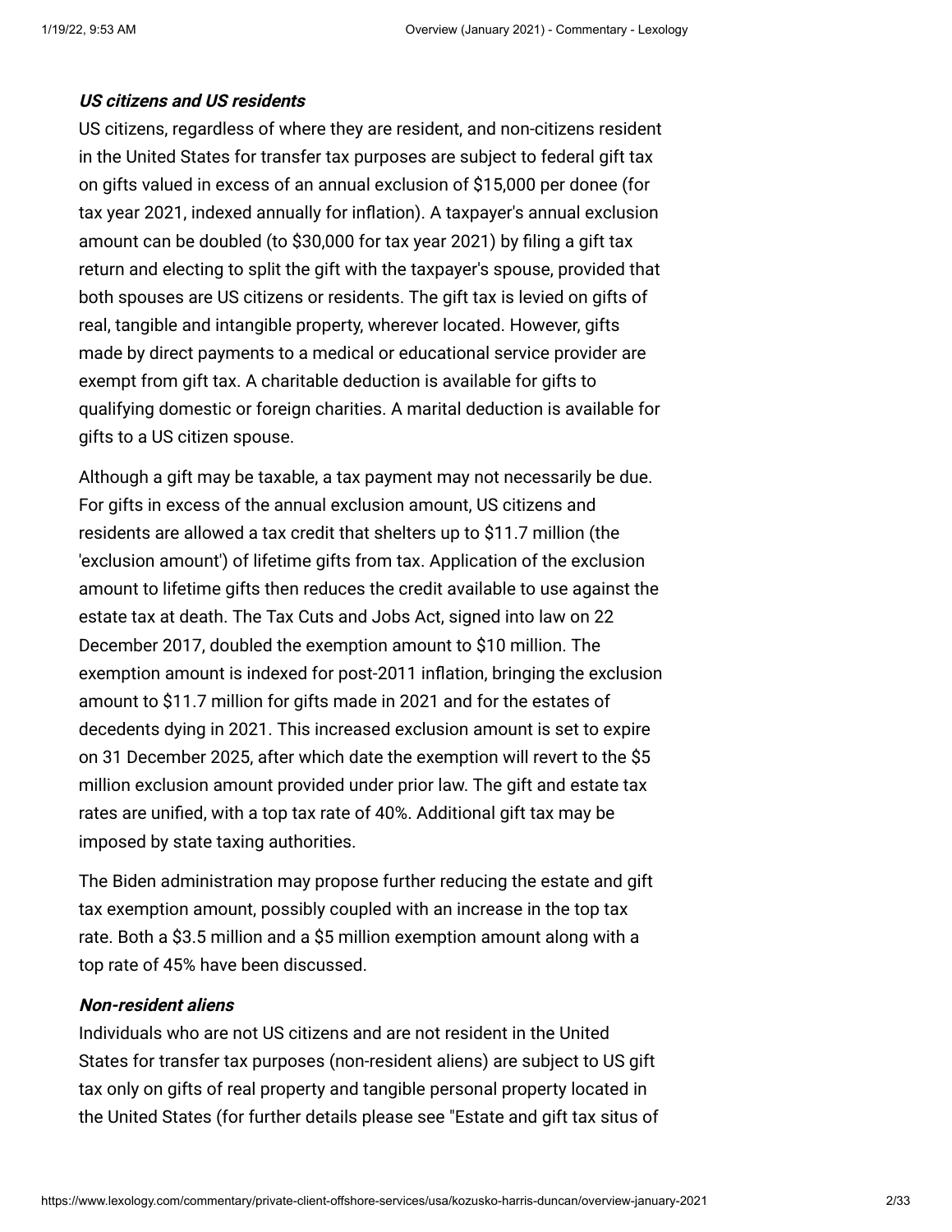[assets – basic rules"\). Thus, gifts of intangible property by non-resident](https://www.internationallawoffice.com/Newsletters/Private-Client-Offshore-Services/USA/Kozusko-Harris-Duncan/Estate-and-gift-tax-situs-of-assets-basic-rules) aliens are not subject to US gift tax, even if the intangibles are US property (eg, stock in a US company). Advisers to international families will want to seek competent US tax advice on the possible conversion of property from taxable property (eg, tangible US situs property) to tax-free property (eg, intangible stock) before making the gift.

US gift tax on taxable gifts made by non-resident aliens can be substantial due to the following limitations on credits, exclusions and deductions, as compared to gifts by a US citizen or resident:

- No credit against gift tax is available to a non-resident alien (unlike estate tax, where a credit shelters assets worth \$60,000 from tax in the estate of a non-resident alien).
- A non-resident alien is entitled to the gift tax annual exclusion that allows tax-free gifts of \$15,000 per year per donee (for tax year 2021, indexed annually for inflation), but the non-resident alien cannot double this amount using the election to split gifts with the donor's spouse, even with a US citizen spouse.
- The non-resident alien's charitable gifts of US property qualify for a gift tax deduction only if made to a domestic US charity.
- The US gift tax marital deduction is also likely to be limited for nonresident aliens as a practical matter:
	- Non-resident aliens are entitled to tax-free transfers under the US gift tax marital deduction, just as a US citizen, but no such deduction applies if the recipient spouse is not a US citizen, regardless of the transferor's status. Thus, gifts of US situs real property and tangibles to a US citizen spouse are not subject to gift tax; but if the spouse is not a US citizen, annual tax-free gifts are limited to an annual exclusion amount of \$159,000 in 2021.
	- The \$11.7 million exclusion amount is not available to shelter gifts of US situs property by non-resident aliens from gift tax, so tax advice is needed for a non-resident alien making gifts of US situs homes and artwork.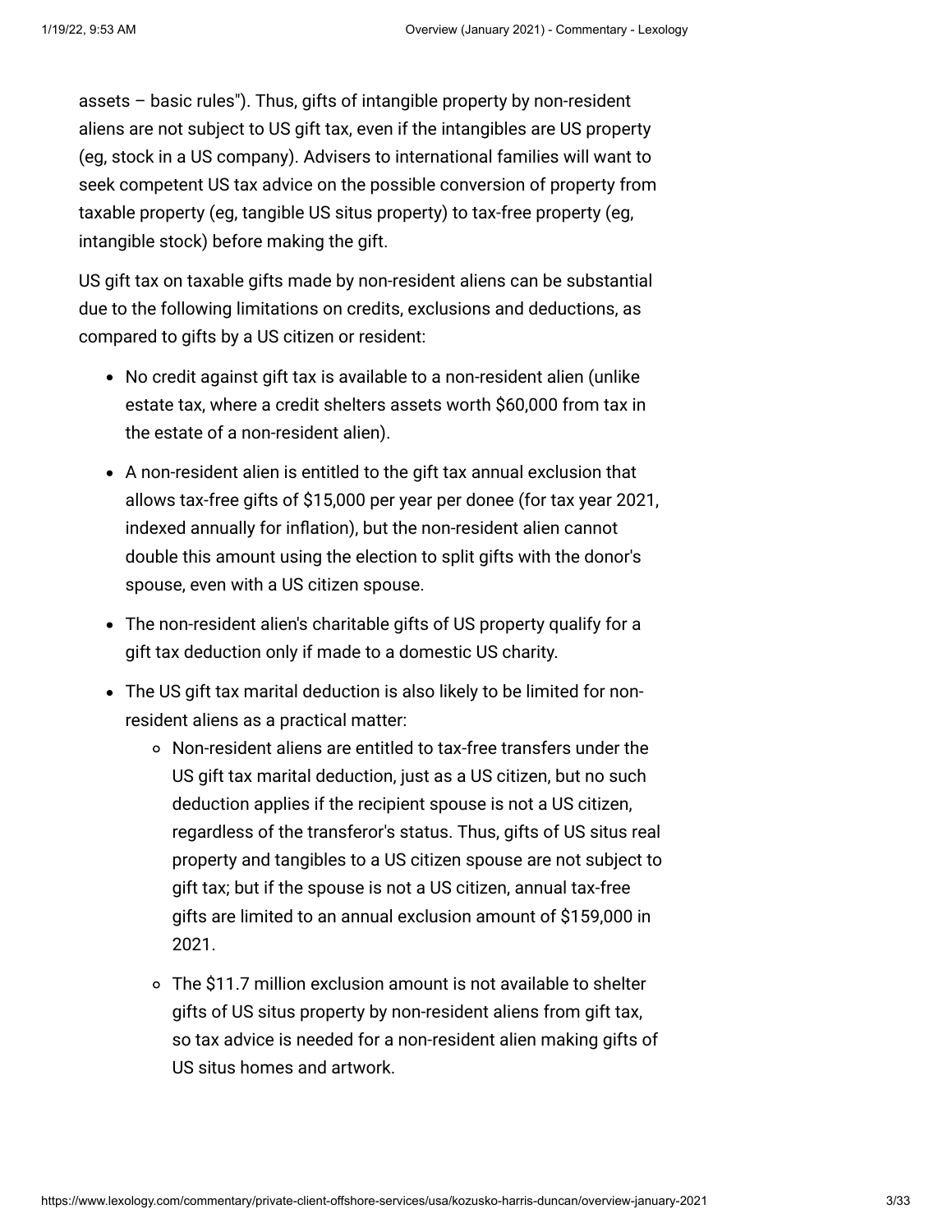o Gifts free of trust will usually qualify for the increased annual exclusion amount for gifts to a non-citizen spouse. However, careful planning is needed for gifts in trust, since the spouse's interest must be both a deductible interest under marital deduction concepts and a gift of a present interest under the annual exclusion rules.

### **Return filing**

The donor of a taxable gift must file a federal gift tax return (Form 709)**[\(1\)](#page-32-0)** no earlier than 1 January of the year following that in which the reportable gift was made and no later than April 15. It is possible to extend the time to file the return, but this does not extend the time to pay any gift tax due. The recipient of the gift generally has no tax liability and no filing requirement, with the exception of a US recipient of a taxable gift from a non-US person. If the US recipient receives gifts of more than \$100,000 from a non-resident alien individual or estate (or \$16,815 from a foreign corporation in 2021, indexed annually for inflation), he or she must file Form 3520 to report the receipt of the gift, even though no gift tax is due.

#### <span id="page-3-0"></span>**Estate tax**

### **US citizens and US residents**

The worldwide estate of a US citizen or and any non-citizen resident in the United States for transfer tax purposes is subject to US estate tax. The Tax Cuts and Jobs Act, signed into law on 22 December 2017, doubled the estate tax exemption amount to \$10 million (indexed for post-2011 inflation, bringing the exemption amount to \$11.7 million for estates of decedents dying in 2021), to the extent not used to offset gift tax on lifetime transfers. This exclusion amount is set to expire on 31 December 2025, after which date the exemption will revert to the \$5 million exclusion amount provided under prior law. The maximum estate tax rate is 40%. A charitable deduction is available for bequests to qualifying domestic or foreign charities. A marital deduction is available for bequests to a US citizen spouse. Additional estate or inheritance tax may be imposed by state taxing authorities.

'Portability' is available for a deceased spouse's unused exemption amount to the estate of the surviving spouse. A portability election must be made at the death of the first spouse. The deceased spouse's unused exemption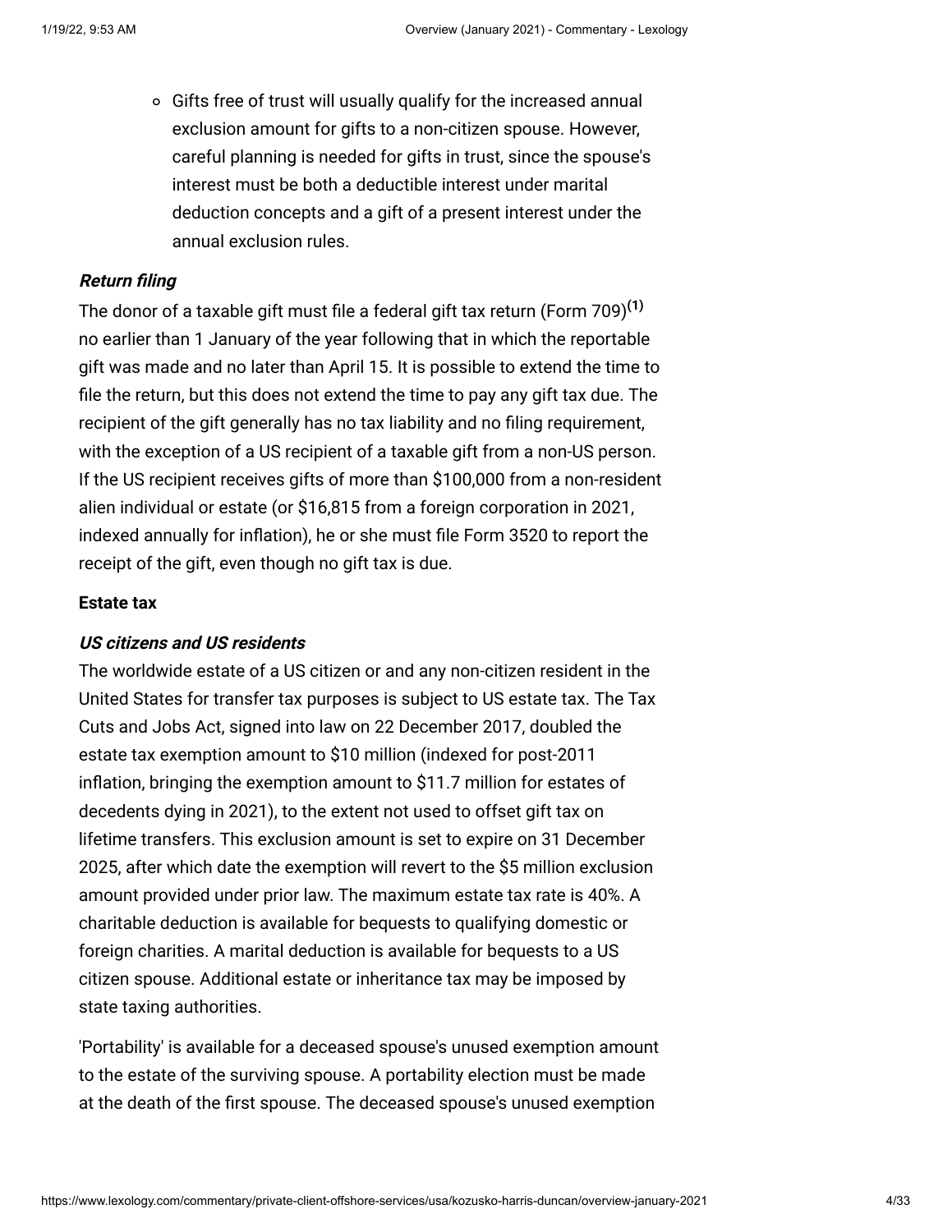amount may then be applied with respect to the surviving spouse's gift and estate tax. However, reliance on portability in succession planning does not necessarily produce the most tax-advantageous result.

Although subject to estate tax, the decedent's tax basis in appreciated assets included in the estate is adjusted to the asset's date of death fair market value, often referred to as a step-up in basis. This can result in the inheritor of those assets paying little or no tax on capital gain when assets are sold after death. The Biden administration has discussed possibly eliminating this step-up in tax basis at death so that the inheritor takes a carry-over basis instead, paying capital gains tax on appreciation when the asset is later sold. A more drastic change discussed would be to impose the capital gains tax at death on appreciated assets.

The estate and gift tax exemption amounts are unified, meaning that US taxpayers may use the exemption amount during their life to offset gift tax and any remaining amount will be applied at death to offset estate tax. The Biden administration may propose a reduction in the exemption amount to \$5 million or even \$3.5 million, possibly coupled with an increase in the top tax rate to 45%.

### **Non-resident aliens**

For non-resident aliens, a significantly broader list of property is subject to US estate tax, as compared to gift tax. In general, the property is subject to US estate tax if it has a US situs. US real estate and tangible property physically located in the United States, and securities or obligations issued by US persons or entities, are US situs property and subject to tax unless specifically excluded by the Internal Revenue Code. Determining situs can be tricky. For example, cash in a US bank deposit account is excluded from being a US situs asset for estate tax purposes, but non-bank deposits, such as cash accounts with US brokerage firms, are considered US situs [property \(for further details, please see "Estate and gift tax situs of assets](https://www.internationallawoffice.com/Newsletters/Private-Client-Offshore-Services/USA/Kozusko-Harris-Duncan/Estate-and-gift-tax-situs-of-assets-specific-examples) – specific examples").

Most importantly, however, US property includes stock in a US company, but not stock in a non-US company. Thus, the non-resident alien may be able to avoid the estate tax by investing in US property through an offshore holding company or mutual fund. The US estate tax rules generally do not look through these offshore companies, except in special circumstances. With careful planning, investments in US property by a non-resident alien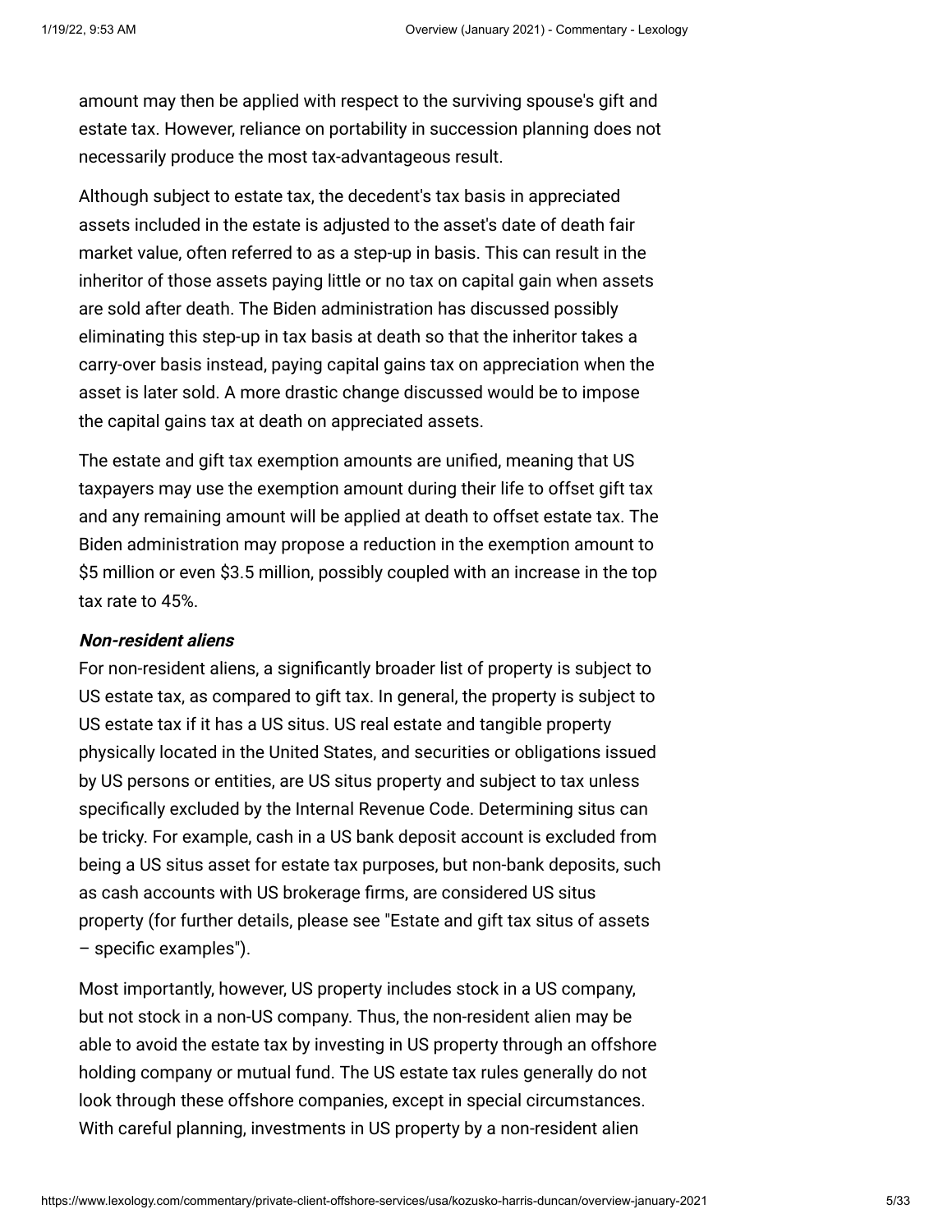can be made through offshore companies, often owned in turn by an [offshore trust \(for further details please see "Tax planning for US equities](https://www.internationallawoffice.com/Newsletters/Private-Client-Offshore-Services/USA/Kozusko-Harris-Duncan/Tax-planning-for-US-equities-owned-in-a-non-US-trust-structure) owned in a non-US trust structure"). Except in limited circumstances, the offshore company must have the characteristics of a corporation and the form must be respected by the shareholder. In addition, the company should acquire the US property, rather than having the shareholder (ie, the non-resident alien or the non-resident alien's trust) acquire the property and transfer it to the company.

The use of offshore companies and trusts requires careful planning. Otherwise, a non-resident alien decedent who funded the trust with US property and retained the right to amend the trust or receive trust income may be subject to US estate tax on the value of the trust assets. The fact that the US property is later converted to non-US property before the settlor's death (eg, by contribution to the non-US corporation or by sale and investment in non-US property) does not change the result under the literal language of the Internal Revenue Code.

If the US estate tax applies, the non-resident alien's transfers at death are more severely taxed than those of a US citizen or resident. The threshold level for tax-free transfers is low and deductions are limited as follows:

- The \$10 million exclusion amount, indexed annually for post-2011 inflation (currently \$11.7 million for estates of decedents dying in 2021) is not available to the estate of a non-resident alien decedent. Instead, the credit available to a non-resident alien's estate shelters only \$60,000 from estate tax. That exclusion amount is not indexed for inflation and has not changed in many years.
- The deduction for debts and expenses of the estate of a non-resident alien is limited. Only a portion of recourse debts and the expenses of a non-resident alien's estate are deductible, based on the value of the US property and the value of the decedent's entire worldwide estate. The estate of a non-resident alien must disclose the decedent's worldwide assets to the IRS in order to take the full deduction in calculating US estate tax on the decedent's US situs property.
- The estate tax charitable deduction is also limited. The non-resident alien's charitable bequests qualify for an estate tax deduction only if made to a domestic US charity.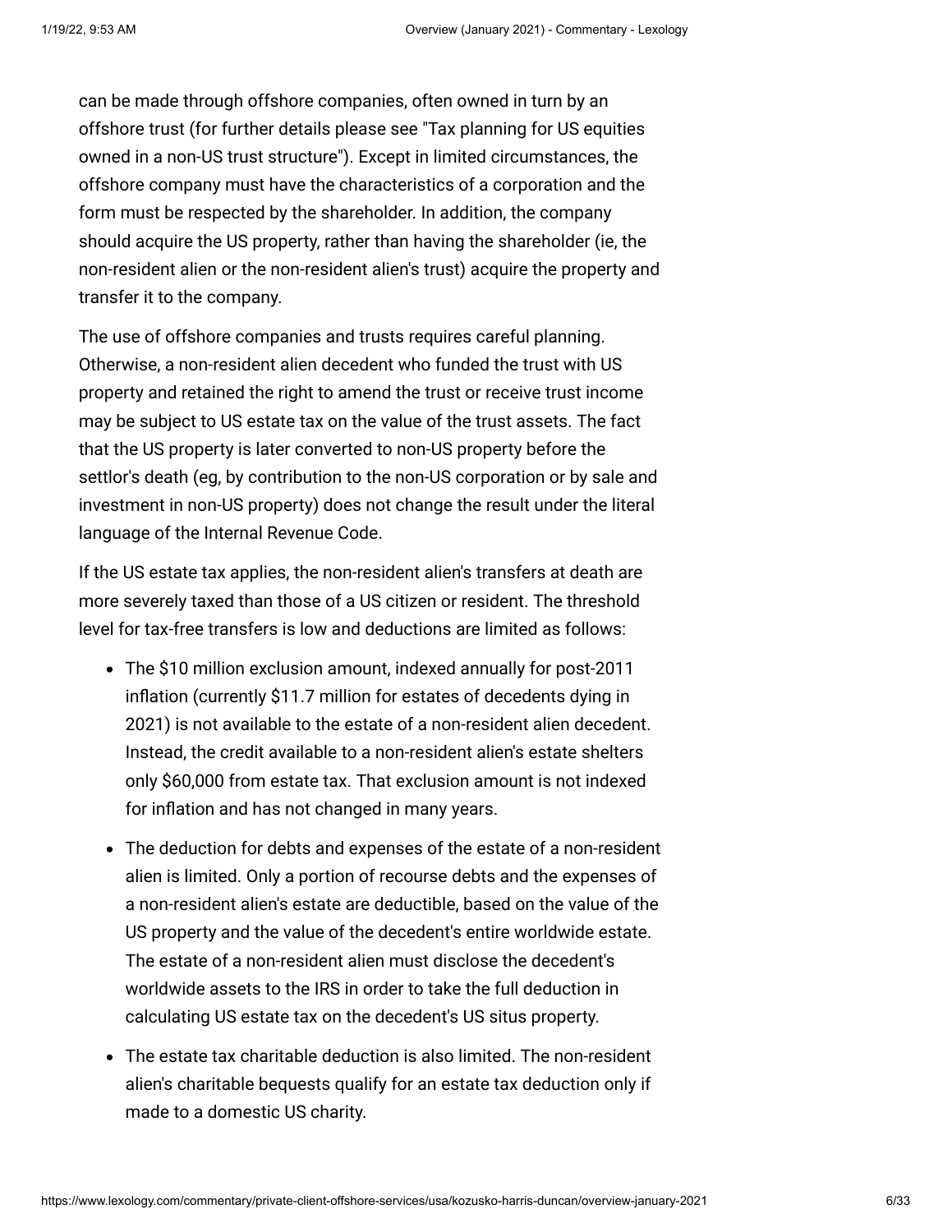Transfers to or for a surviving spouse can be sheltered completely from US estate tax by the marital deduction, just as for a US citizen – except that if the surviving spouse is not a US citizen, property must pass to a qualified domestic trust in order to qualify for the deduction, even if the spouse is resident in the United States.

The scope of the estate tax is reduced significantly for non-resident aliens who qualify as residents of treaty countries that have a modern treaty with the United States (eg, the United Kingdom, France and Germany). These modern treaties still allow the United States to tax its citizens wherever resident. However, residents of treaty countries who are not citizens of the United States benefit from the treaty because estate and gift taxation on their transfers is limited, in general, to transfers of US real estate and to amounts associated with a 'permanent establishment' located in the United States – a term of art akin to a fixed place of business of the decedent (eg, proprietorship or interest in a business partnership).

Thus, these persons can transfer US equities free of the US estate tax. They may also be entitled to a *pro rata* share of the estate tax credit available to US persons, based on the ratio of US property to all property. However, treaty protection does not mean that the assets of a non-resident alien will actually pass free of tax, since the estate is likely to be subject to estate or inheritance tax by the home country.

Persons who remain in the United States for an extended period are unlikely to obtain any such treaty relief, even if there is a treaty between the United States and their home country. As a practical matter, these individuals are unlikely to qualify under the treaty as residents of their original home country and, instead, would likely be considered as residents of the United States.

# **Return filing**

The federal estate tax return (Form 706 or Form 706NA) is due nine months after the date of death. It is possible to extend the time to file the return, including an automatic six-month extension, but this does not extend the time to pay any estate tax due. In addition to reporting trusts created by the decedent and trusts under which the decedent possessed any power, beneficial interest or trusteeship, the executor must disclose the decedent's transfer to a trust of any interest in a partnership, limited liability company or closely held corporation. Executors must file the estate tax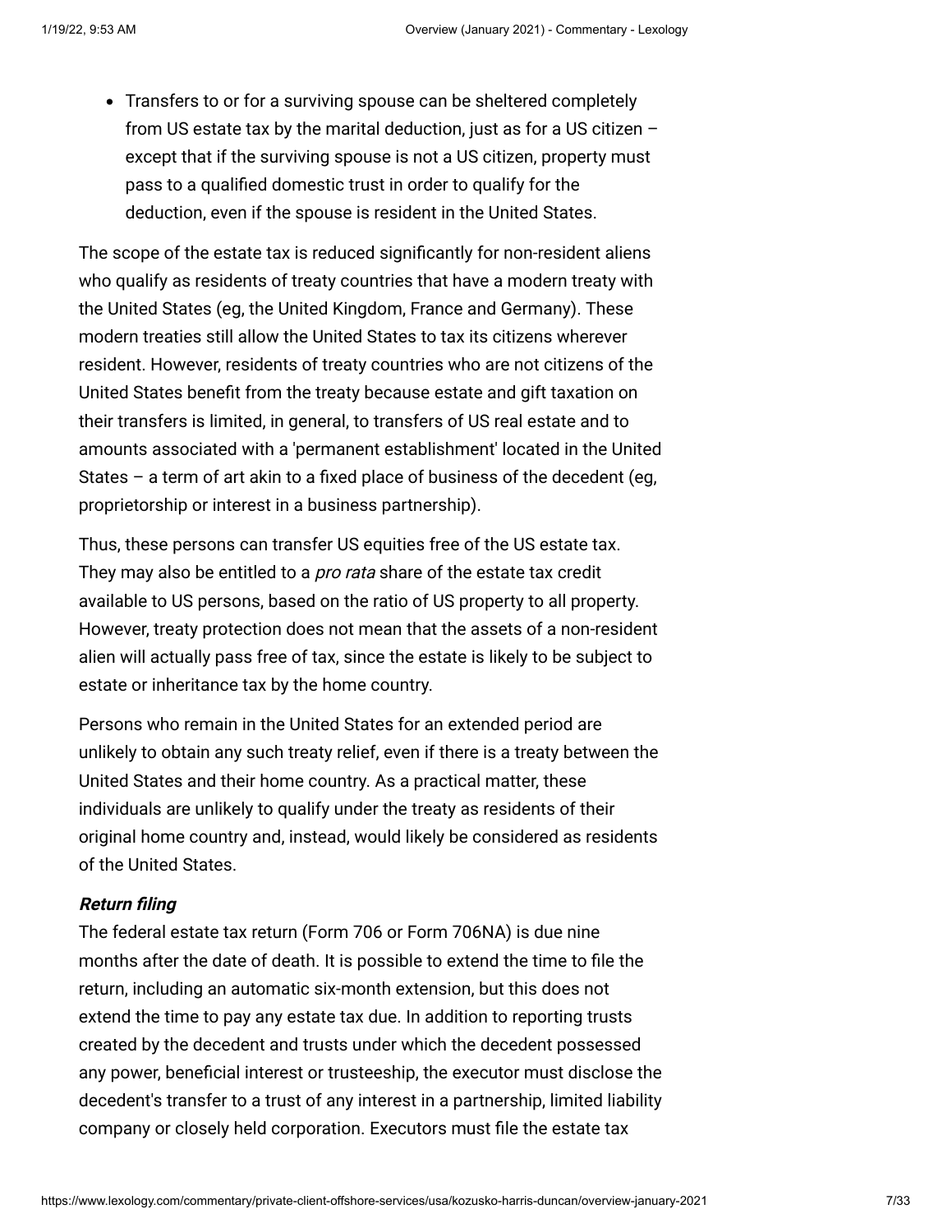return at the Cincinnati Service Centre, regardless of whether the decedent was a US citizen residing in the United States, a resident alien or a nonresident US citizen.

### **Qualified domestic trusts**

Property passing from a US spouse to a qualified domestic trust for the benefit of a non-citizen spouse is entitled to an estate tax marital deduction on the death of the US spouse. A qualified domestic trust ensures that trust principal will eventually be subject to tax, either upon the distribution of principal from the trust during the surviving spouse's lifetime or at the surviving spouse's death, as if it had been included in the estate of the US spouse. A qualified domestic trust can be established by the US spouse, the surviving non-citizen spouse or the executor of the deceased US spouse's estate. Only property which passes from the deceased US spouse to a qualified domestic trust, or which passes to the surviving non-citizen spouse and is then irrevocably transferred or assigned to the qualified domestic trust in a timely manner, qualifies for the estate tax marital deduction.

A trust is a qualified domestic trust only if:

- the trust instrument provides that at least one trustee is a US citizen or a US corporation;
- the trust instrument provides that no distribution of corpus may be made unless the US trustee has the right to withhold from the distribution the amount of estate tax;
- the trust meets any other requirements that the secretary of the treasury may impose to ensure the collection of estate tax; and
- the executor of the deceased US spouse's estate elects to have the qualified domestic trust provisions apply to the trust.

A qualified domestic trust is not necessary if the surviving spouse becomes a US citizen before the filing date of the decedent's estate tax return, provided that the surviving spouse has been a US resident on all days between the decedent's death and the date of citizenship. Following the formation of the qualified domestic trust, if the surviving spouse later becomes a US citizen, the spouse can, with certain conditions, receive unrestricted distributions from the qualified domestic trust.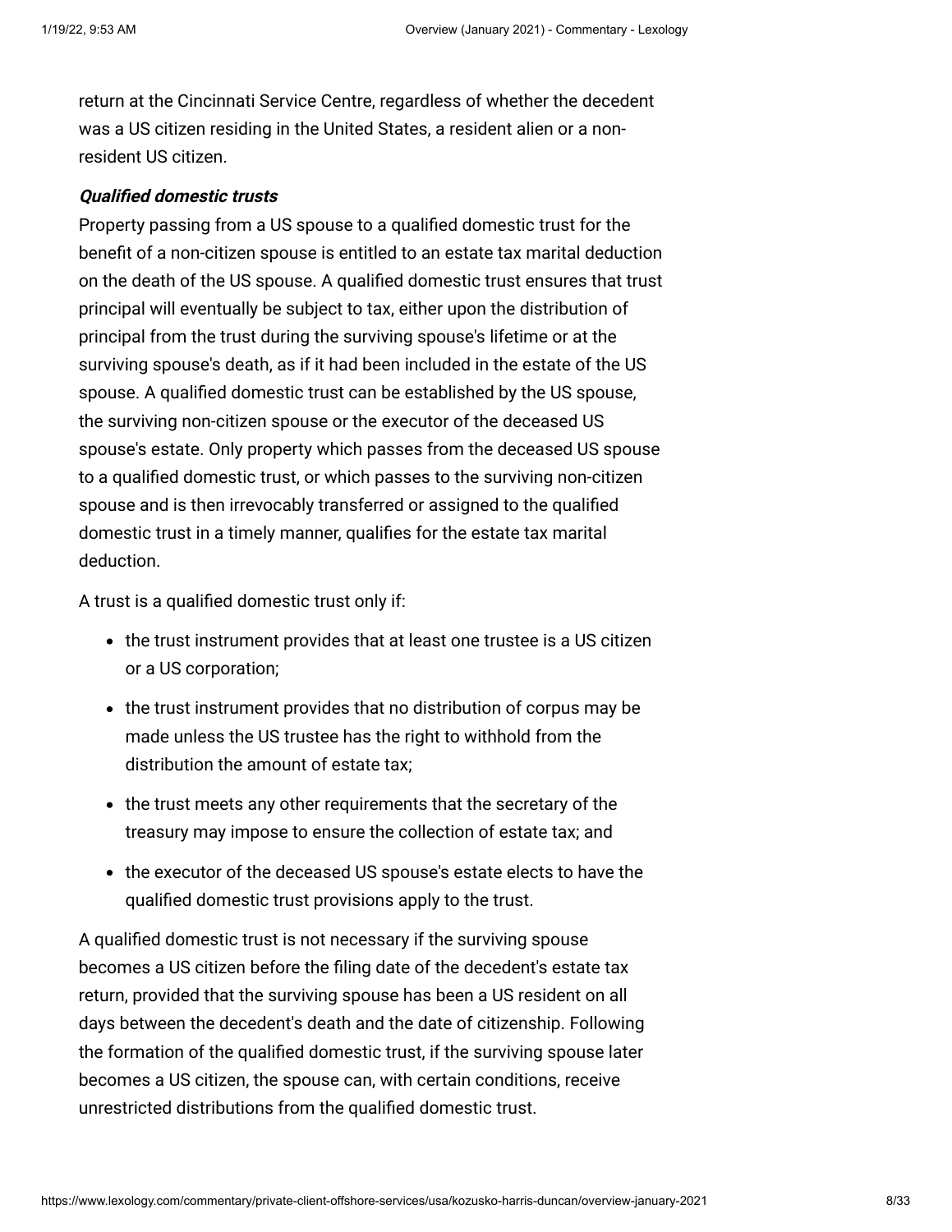#### <span id="page-8-0"></span>**Generation-skipping transfer tax**

### **US citizens and US residents**

When a US citizen or a non-US citizen who is resident for transfer tax purposes makes a transfer to a person two or more generations below that of the transferor (a 'skip person'), whether such transfer is made during life or at death, a generation-skipping transfer tax is imposed in addition to any gift or estate tax that may be due. The generation-skipping transfer tax exemption amount is unified with that of the gift and estate tax exemption amount. Thus, an exemption of \$10 million (indexed annually for post-2011 inflation, bringing the amount to \$11.7 million for 2021) is available to shelter gifts or bequests from generation-skipping transfer tax. The generation-skipping transfer tax is calculated at a flat rate equal to the top transfer tax rate of 40%.

A reduction of the estate and gift tax exemption amount to \$3.5 million, if proposed by the Biden administration, would also likely reduce the generation-skipping transfer tax exemption to the lower estate and gift tax exemption amount. There has also been discussion of imposing restrictions on the use of generation-skipping transfer trusts.

### **Non-resident aliens**

The reach of the generation-skipping transfer tax for transfers made by non-resident aliens matches the reach of the estate and gift tax on the underlying transfer. Thus, a transfer by a non-resident alien of non-US property is not subject to the generation-skipping transfer tax, since it is not subject to estate or gift tax; but the tax applies when a non-resident alien transfers US property (other than intangibles transferred by gift).

Most importantly, the time for testing whether the tax applies is the same time as under the estate or gift tax, even though the 'skip' transfer would often occur later. Specifically, the character of the property and the nonresident alien status of the transferor are tested only at the time of the initial transfer as determined for estate tax purposes (at death) or for gift tax purposes (when the gift is complete). Thus, the generation-skipping transfer tax generally does not apply to transfers by non-resident aliens of property situated outside of the United States as of the time of the initial transfer.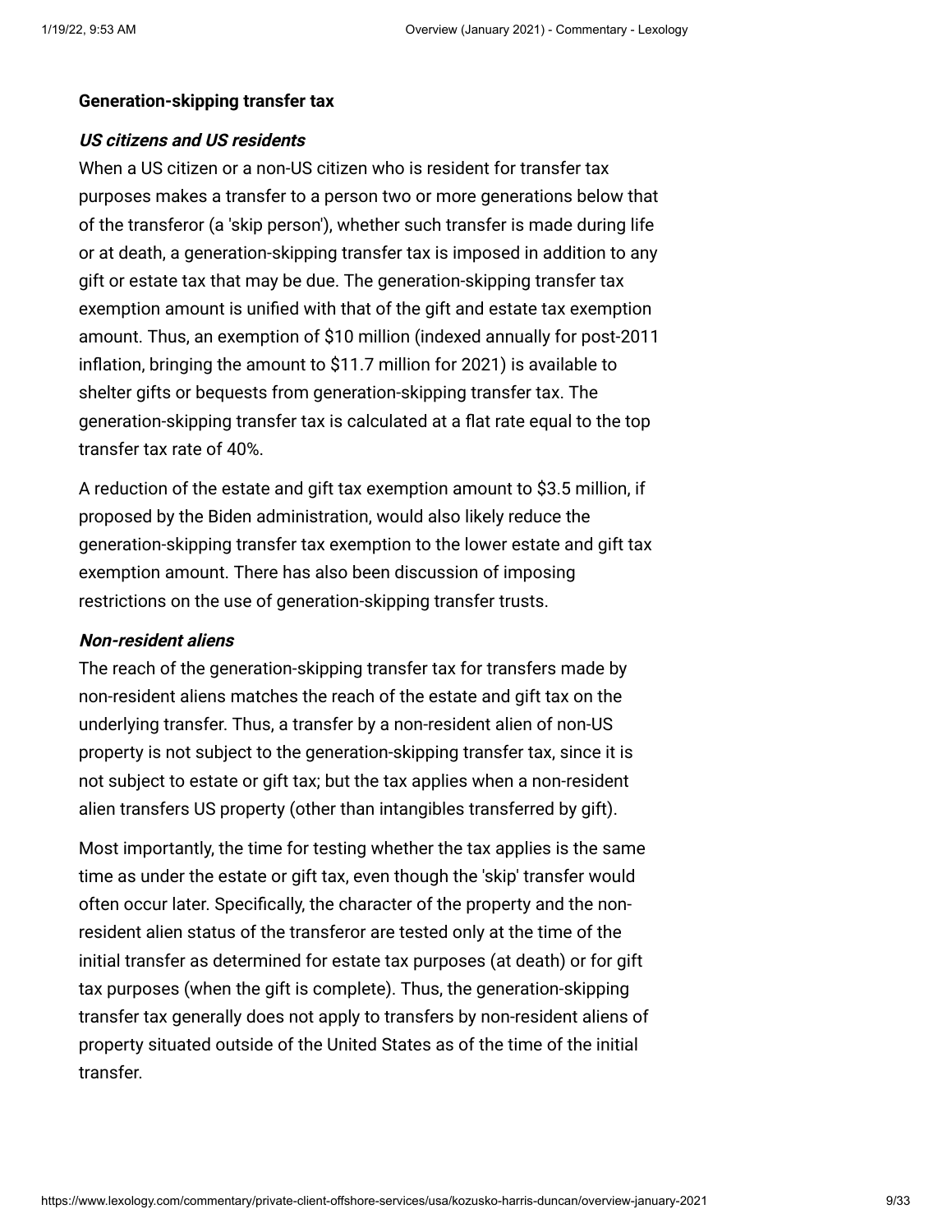The non-resident alien transferor is entitled to the same \$11.7 million (for tax year 2021) exemption from generation-skipping transfer tax as a US citizen or resident. However, given the limited reach of the tax to transfers by non-resident aliens, this exemption is much less valuable than it is in domestic estate planning. For non-resident aliens, when the generationskipping transfer tax exemption is needed, its application is fairly straightforward, but some special rules apply. When the transfer by the non-resident alien is fully subject to the tax, the same principles apply as for US transferors, so the non-resident alien will generally decide when to allocate his or her exemption. When the transfer by the non-resident alien is not subject to the generation-skipping transfer tax at all, the exemption is not and cannot be allocated. The limited scope of the tax as applied to nonresident aliens can be summarised as follows:

- Non-resident aliens need not consider the generation-skipping transfer tax implications of their transfers unless the transfer otherwise requires the filing of a US gift or estate tax return. For instance, a non-resident alien grandfather who has made a gift of non-US property or intangibles worth \$1 million to a US grandchild need not file a US gift tax return and need not allocate any generation-skipping transfer tax exemption because the tax simply does not apply.
- A bequest of non-US property avoids the estate tax and therefore the generation-skipping transfer tax, so the exemption is not needed.
- If the transfer is mixed, so that it is only partially subject to the generation-skipping transfer tax, a special rule for non-resident aliens applies to calculate the inclusion ratio of the transfer so that the tax can be imposed. The effect of this rule, as in the domestic context, is to encourage the creation of a separate trust in the amount of the allocated exemption, easing administration and minimising taxes.

#### **Return filing**

Schedules to the federal estate and gift tax returns (Forms 706 and 709) are used to report generation-skipping transfers.

#### <span id="page-9-0"></span>**Income tax**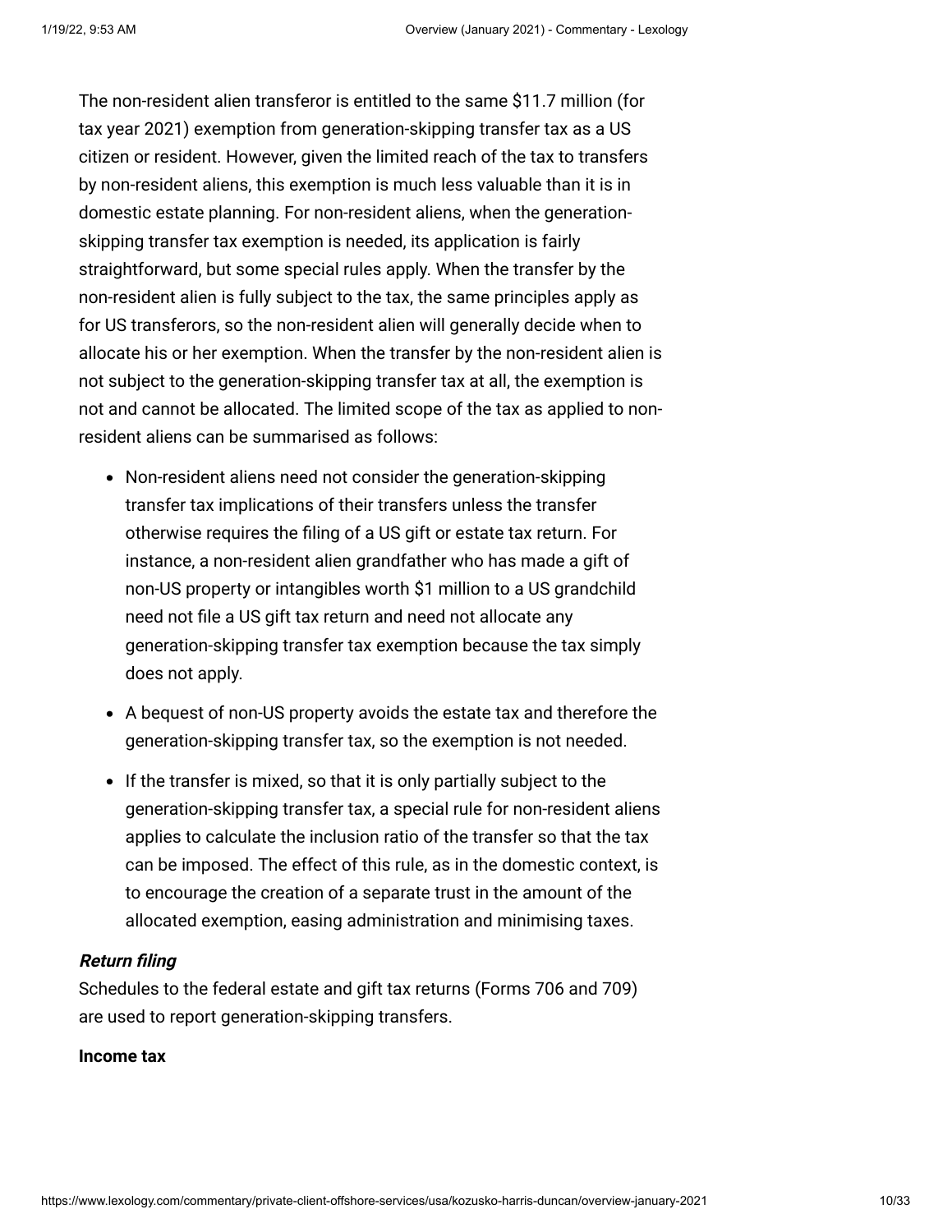#### **US citizens and US residents**

A US citizen, regardless of where resident, and any non-citizen resident in the United States for income tax purposes will be subject to US income tax [on his or her worldwide income \(for further details please see "US citizens](http://www.internationallawoffice.com/Newsletters/Offshore-Services/USA/Kozusko-Harris-Duncan/US-citizens-living-abroad-still-face-US-tax-and-reporting-obligations) living abroad still face US tax and reporting obligations"). For tax year 2021, the top income tax rate remains 37% for individual single taxpayers with incomes greater than \$523,600 (\$628,300 for married couples filing jointly). The top capital gain tax rate is 20% for single taxpayers with incomes above \$445,850 and married couples filing jointly with incomes exceeding \$501,600. Personal exemptions have been eliminated. The standard deduction for married couples filing jointly is \$25,100 for tax year 2021. For single taxpayers and married individuals filing separately, the standard deduction is \$12,550 for 2021. Taxpayers can no longer deduct miscellaneous itemised expenses such as adviser fees and tax preparation fees. The home mortgage interest deduction was modified to limit the deduction for interest on acquisition indebtedness taken out after 15 December 2017 to \$750,000 (\$375,000 for married taxpayers filing separately). Deductions for state and local sales, income and property taxes are now limited to \$10,000 in total (\$5,000 for married taxpayers filing separately). Foreign real property taxes are not deductible. The Medicare surtax of 3.8% on net investment income, which includes capital gains, will continue to apply to taxpayers whose modified adjusted gross income exceeds \$200,000 (for single filers) and \$250,000 (for married filing jointly). The capital gain tax rate also applies to qualified dividends; and for taxpayers with incomes below the relevant threshold amounts, 0% and 15% tax rates are available for qualified dividends.

Qualified dividend income includes dividends from domestic corporations and from foreign corporations incorporated in a US possession or eligible for the benefits of a US income tax treaty, provided that the treaty includes an exchange of information provision. Dividends from foreign corporations will also qualify for the 15% or 20% qualified dividend tax rate, but only if the corporation's dividend-paying stock is readily tradable on an established US securities market. The qualified dividend rate is not available for dividends paid by a foreign personal holding company, a foreign investment company or a passive foreign investment company.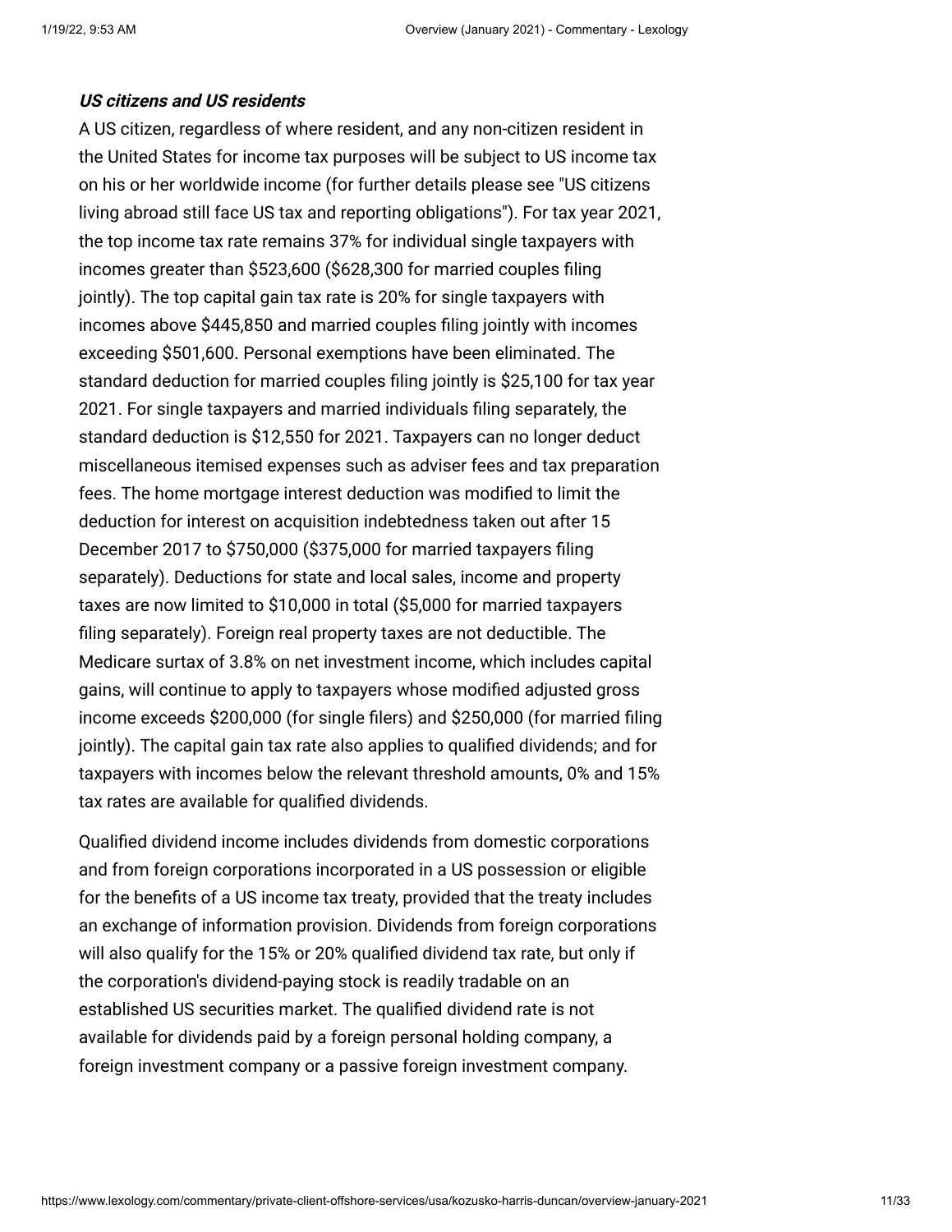Payments in lieu of dividends (eg, substitute dividends paid on stock loaned from margin accounts) also do not qualify for the qualified dividend tax rate.

The United States also has an alternative minimum tax (AMT) structure. There is a 2021 AMT exemption amount of \$73,600 for single filers and \$114,600 for married couples filing jointly. The AMT attempts to ensure that certain taxpayers claiming certain exclusions, tax deductions and tax credits pay a minimum amount of tax, and requires those taxpayers to recalculate their income tax under alternate rules that include income otherwise exempt from tax and disallow certain exemptions, deductions and other preference items.

As a result of tax reform in 2017, US individuals investing in foreign companies face potential double taxation of foreign earnings on an annual basis under the Global Intangible Low-Taxed Income (GILTI) regime. The GILTI tax was a compromise to pay for, in part, the reduction in the US corporate tax rate from 35% to 21%. A foreign company's income is taxed in the foreign jurisdiction where earned, and then, under the revised US tax regime, the US investor must pay the GILTI tax on current earnings. The US corporate tax code has a similar regime called Subpart F that existed prior to the 2017 tax reform and continues to apply, under which income of certain controlled foreign corporations is taxable to US shareholders in the year earned even if no dividend is paid (for further details please see "US [individuals investing in foreign companies should consider a Section 962](https://www.internationallawoffice.com/Newsletters/Private-Client-Offshore-Services/USA/Kozusko-Harris-Duncan/US-individuals-investing-in-foreign-companies-should-consider-a-Section-962-election-to-reduce-the-GILTI-tax-burden) election to reduce the GILTI tax burden").

Changes proposed by the Biden administration and the Democrats in general include removing preferential rates for qualified dividends and longterm capital gains for taxpayers with incomes over \$1 million, increasing the top tax rate for individuals on ordinary income to 39.6% for incomes over \$400,000 and capping the benefit of itemised deductions at 28%, among others.

### **Non-resident aliens**

A non-resident alien is generally subject to US income tax only on US source income. However, special exemptions for certain types of US source income earned by non-resident aliens have been enacted to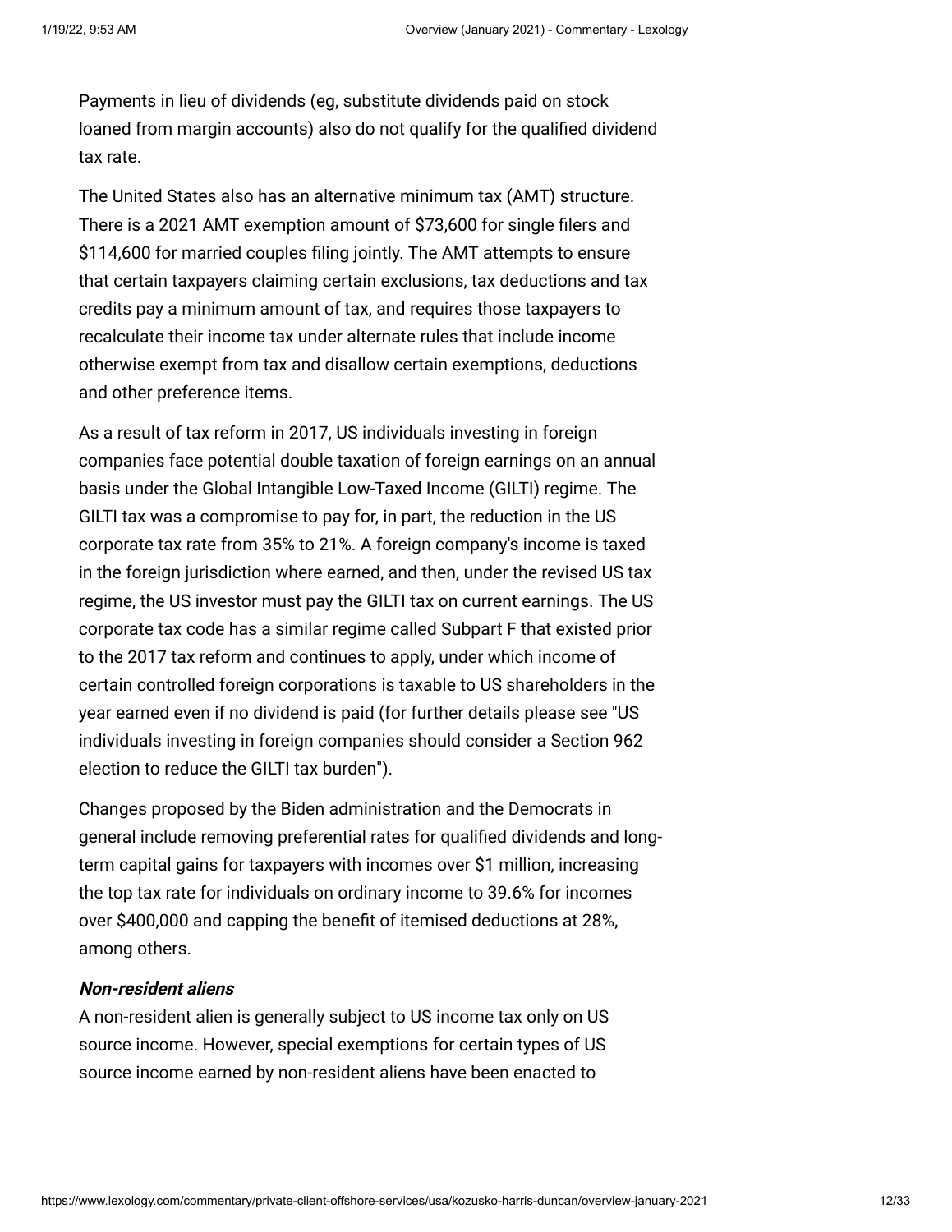promote investment in the United States, to facilitate enforcement or to avoid enacting rules that cannot be enforced. The following two exemptions are the most important.

#### Portfolio interest exemption

Interest on US bank accounts and on certain portfolio debt instruments is exempt from US income tax when earned by a non-resident alien. In general, portfolio interest is interest on a debt obligation issued by a US taxpayer to a holder whose status as a non-resident alien has been substantiated in a certain specified manner provided by the tax rules. The effect is that the interest is not subject either to regular US income tax or to withholding tax.

Capital gains exemption and foreign investment in Real Property Tax Act The second important exemption is that capital gains are generally exempt from US income tax. However, capital gains on real estate or stock in US real estate holding companies are taxed at a graduated rate, as a result of the Foreign Investment in Real Property Tax Act (commonly referred to as FIRPTA). This act simply treats a non-resident alien's gains from US real estate as 'effectively connected' with a US trade or business, which means that the gains are subject to the same tax regime as domestic taxpayers. This tax is backed by a special withholding tax regime.

#### **Effectively connected income**

'Effectively connected income' is income that is treated as attributable to the conduct of a trade or business in the United States. Broadly speaking, the concept is designed to distinguish between business income and investment income. Thus, effectively connected income is taxable at graduated rates on a net basis that allows related deductions to be used in determining the amount subject to tax, as with the income of a US citizen or resident. This result is considered by the tax law to be appropriate for income derived from assets that are used in an active US-based business or when such a business was a material factor in the production of the income – which essentially defines what is meant by 'effectively connected income'.

'Passive investment income' (ie, income that is not attributed to a US trade or business activity) is either exempt entirely from US tax under the special exceptions for capital gains and portfolio interest or otherwise taxed at flat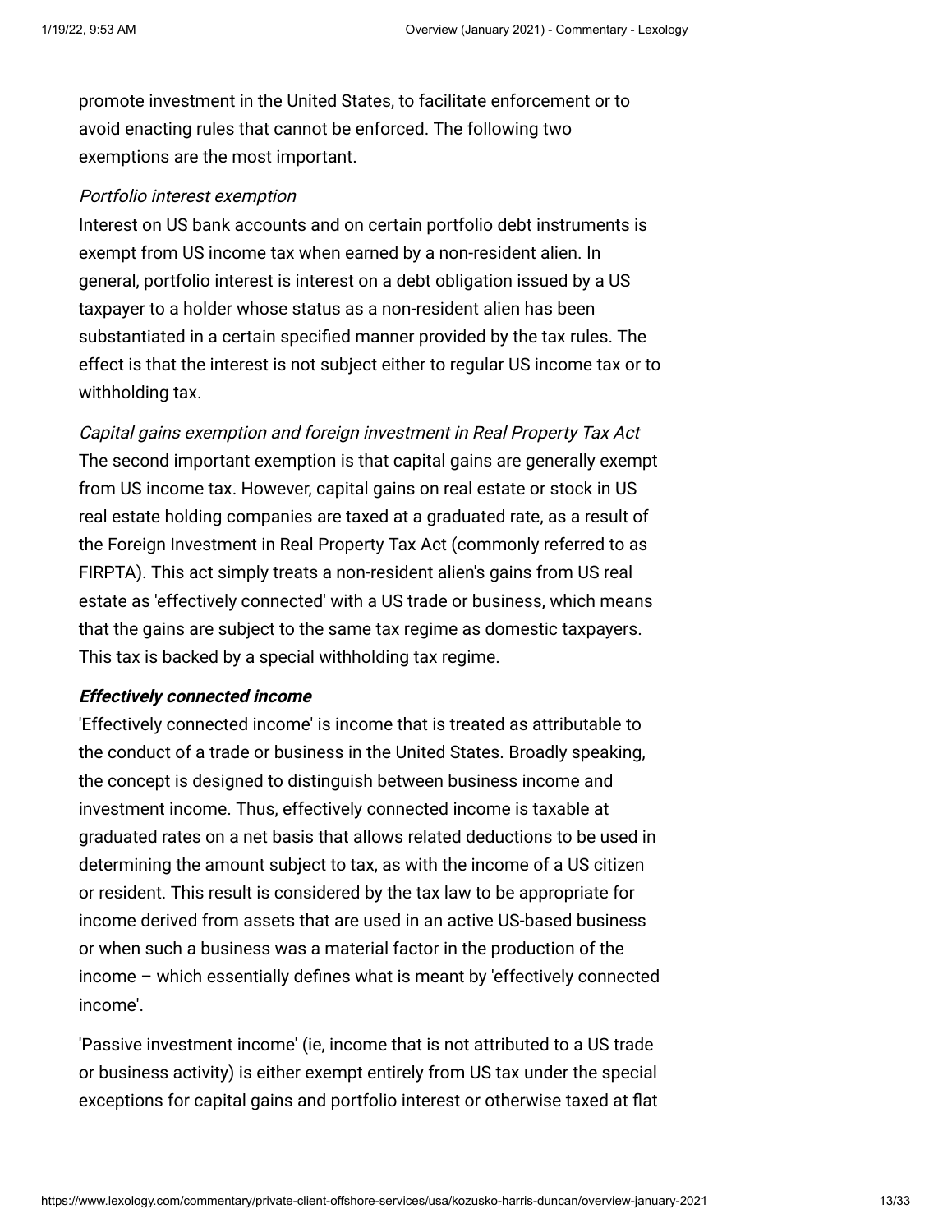rates (at 30% withholding on what is called 'fixed or determinable annual income').

Real estate assets often warrant a special election by the non-resident alien owner, because they may or may not be considered a trade or business for this purpose. Rent may thus be taxed as fixed or determinable income taxed at a flat 30% rate rather than as effectively connected income. Net taxation on effectively connected income will often result in lower tax, due to the benefit of deductions, as compared to the 30% withholding regime. This special election is the so-called 'net basis' election.

### **Withholding tax**

Withholding tax refers to a 30% flat rate of tax collected at the source by the US payer of dividends, interest, rents, royalties and the like. The withholding tax is collected on a gross basis, without deductions, but generally reduced substantially by any applicable income tax treaty between the United States and the non-resident alien's home country. The US payer of this income is required to withhold the tax from each payment to the foreign taxpayer and then submit the withheld amount to the IRS. Since many other tax systems around the world have a similar concept, the issue of the rate is often addressed in treaties on a mutual basis. The regime for real property transactions subject to tax under the Foreign Investment in Real Property Tax Act is similar, but it applies different and varying withholding rates and rules depending on the type of payment.

# **Return filing**

Federal income tax returns (Forms 1040 and 1040-NR) are generally due on April 15 for individuals. It is possible to extend the time to file the return, including an automatic six-month extension, but this does not extend the [time to pay any income tax due \(for more details please see "US reporting:](https://www.internationallawoffice.com/Newsletters/Private-Client-Offshore-Services/USA/Kozusko-Harris-Duncan/US-reporting-requesting-IRS-filing-extensions) requesting IRS filing extensions").

#### **Income tax residency and transfer tax domicile**

# **Resident for income tax purposes**

It is possible to become resident in the United States for income tax purposes without any deliberate decision to acquire that status. The following two tests are used to determine residence for US income tax purposes.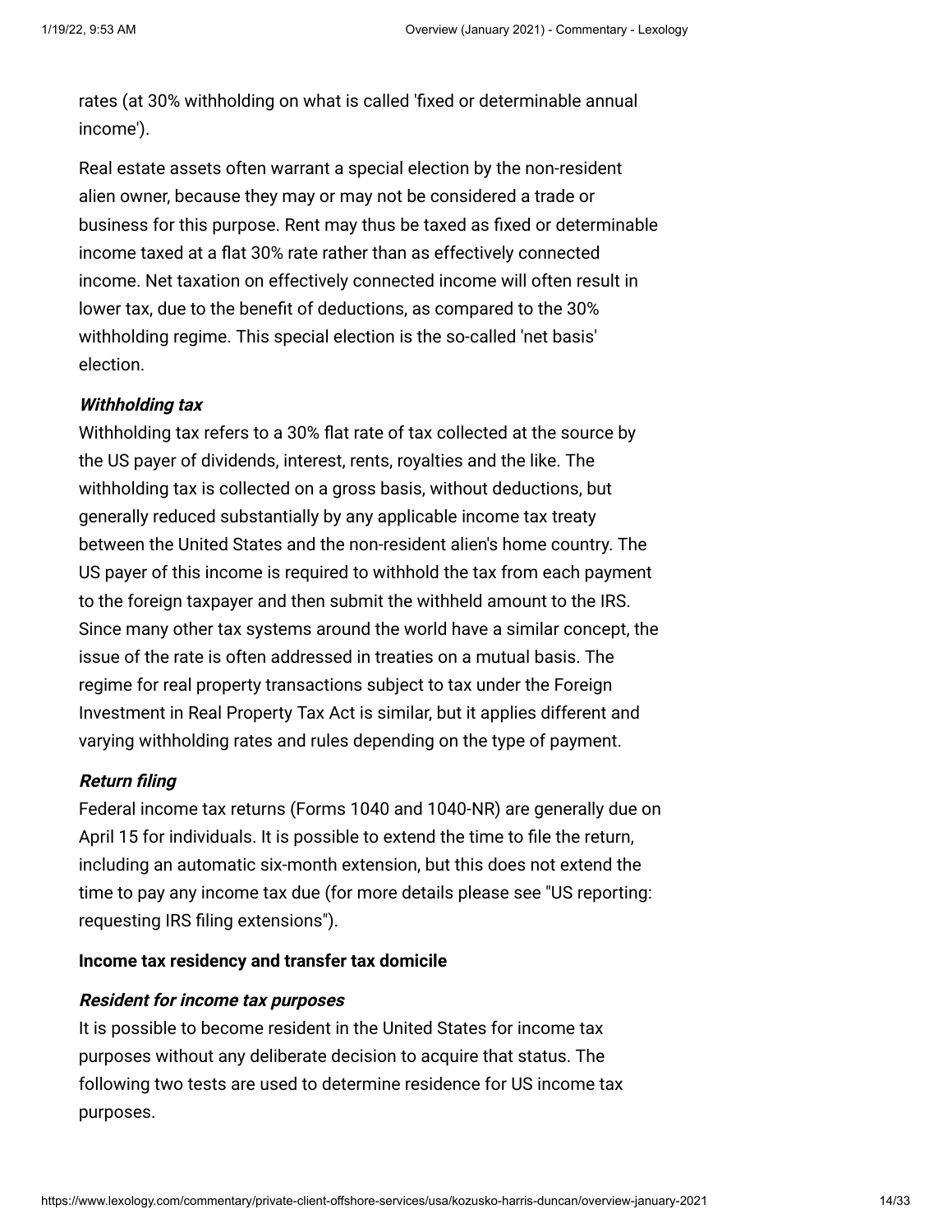#### Green card test

A lawful permanent resident of the United States for immigration purposes (ie, a green card holder) is conclusively resident for income tax purposes.

### Substantial presence test

US income tax residency will be acquired by an individual who regularly conducts business or otherwise maintains a physical presence in the United States, and who does not engage in very deliberate planning to avoid exceeding the limit on days spent in the United States, even if that person's permanent home is outside of the United States. The substantial presence test consists of two separate and alternative tests: the 183-day test and the three-year formula test.

Under the 183-day test, a person who is physically present in the United States for at least half of the year (ie, 183 days or more) in a given calendar year and who does not qualify for any special treatment as a student, teacher, diplomat or similar will be conclusively considered a US income tax resident, unless a treaty tie-breaker provision applies. Relief may be available to qualified residents of treaty countries. If a modern US tax treaty applies, the income tax residency of an individual who is considered resident by the domestic law of both countries can be resolved under a treaty tie-breaker rule that generally looks to the following factors in descending order:

- where the individual has a permanent home;
- the centre of vital interests:
- habitual abode; and
- citizenship.

A person who is a US income tax resident under the Internal Revenue Code but not under the treaty tie-breaker rule can claim non-resident status for all purposes of computing his or her US income tax liability, not just for treaty purposes.

It will still be difficult for the non-resident alien to avoid residency, even with fewer days of presence, once the limit under the three-year formula test is exceeded. The formula limit is exceeded if: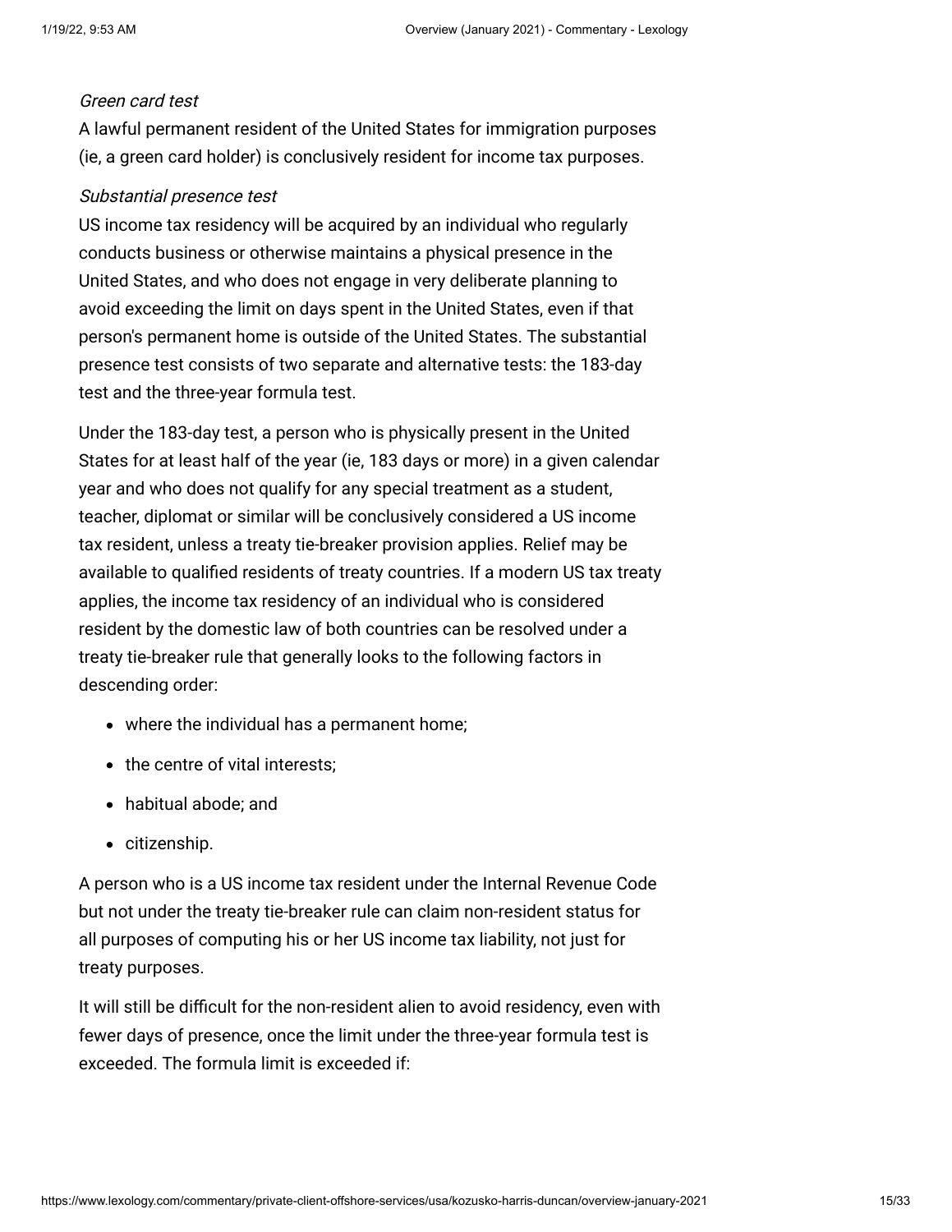- the time spent in the United States is at least 31 days in the current calendar year; and
- the total days over the current year and the two prior calendar years exceed 183 days (after multiplying days in the immediately prior year by one-third and days in the next prior year by one-sixth).

If the formula limit is exceeded, the client will avoid US income tax residency only if he or she can qualify for a treaty tie-breaker or for the closer connection/tax home exception, which applies if the taxpayer maintained closer ties to another country for the year in question and files the required statement substantiating that claim.

### **Domiciled for transfer tax purposes**

In the gift and estate tax context (sometimes referred to together as the 'transfer tax'), 'residence' means domicile, and a non-US citizen acquires a US domicile when physically present in the United States with the intention to reside there permanently. Once acquired, the person may move from the United States while continuing to be considered domiciled in the United States. In general, this means that the immigrant must also have become a lawful permanent resident of the United States for immigration purposes, but that is not necessarily determinative. US citizens are subject to US gift and estate tax regardless of where they reside.

Domicile, unlike income tax residency, is based on facts and circumstances in all cases. Most importantly, domicile is presumed to continue in the foreign jurisdiction until it is established in the United States. The location of business or employment activities does not necessarily determine domicile. Since domicile is less clearly related to current income-producing activities than the US income tax concept of residency, it may be easier to maintain a foreign domicile in a country to which the client currently has no prohibitively expensive tax-producing affiliation. A treaty may also provide relief from the application of the US transfer tax regime. Modern treaties (eg, those with the United Kingdom, France and Germany) provide a tiebreaker rule much like the income tax treaties, but also provide special protection (of varying degrees) for citizens of one country who were not present in the other country for a substantial period of time before the gift or death.

### <span id="page-15-0"></span>**Anti-avoidance rules**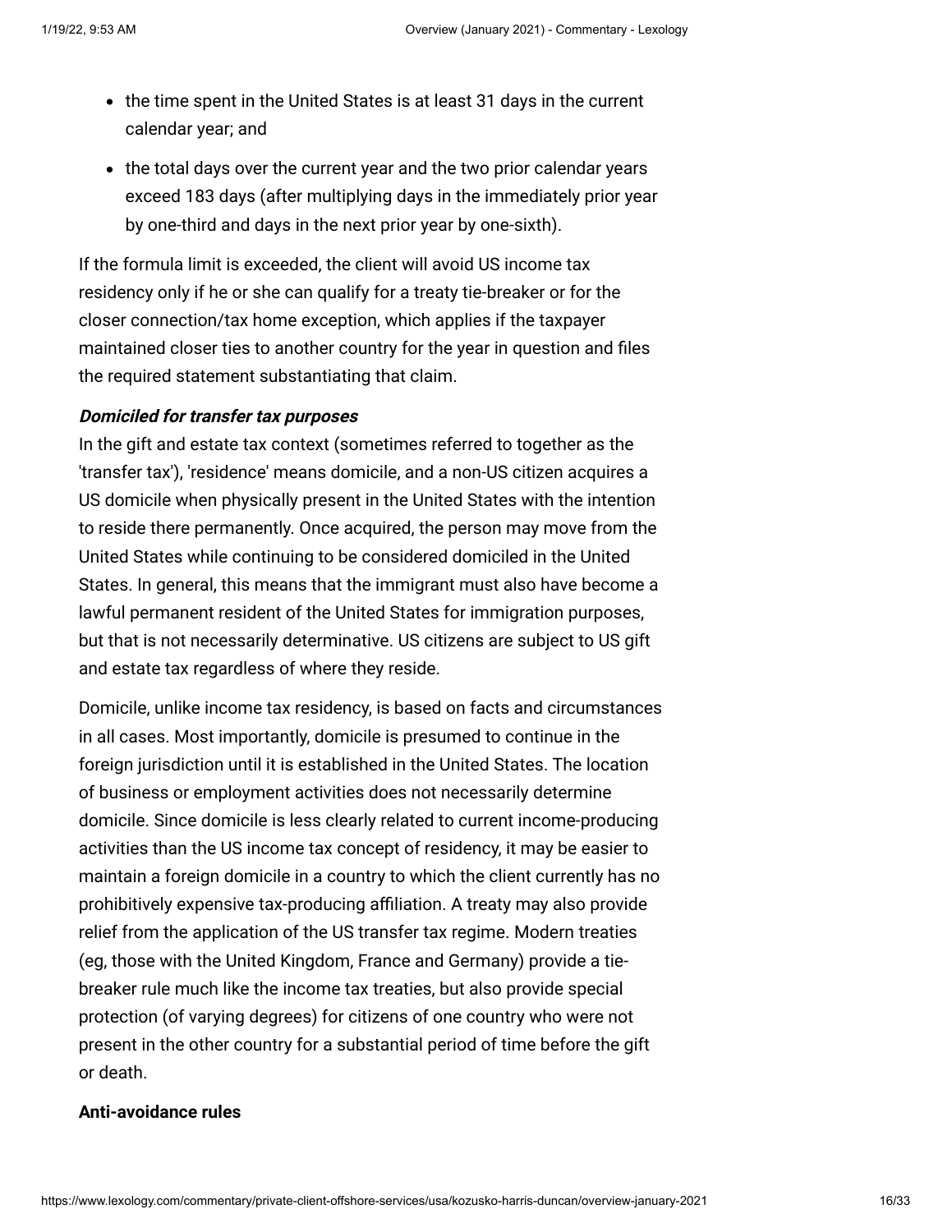#### **US shareholders of foreign corporations**

Several special US tax provisions address ownership in non-US corporations by US persons. Since the United States generally does not tax non-US corporations on foreign source income, these special tax rules are designed to prevent US persons from using non-US corporations to avoid tax by accumulating income offshore. The rules require that certain types of passive income of controlled foreign corporations and passive foreign investment companies be taxed to their existing US shareholders, whether or not distributions are made to them. The effect of these rules can be particularly disruptive if, for instance, a non-US trust in a tax-haven jurisdiction owns one or more such passive investment corporations and the trust has one or more US beneficiaries governed by these rules. Similarly, a non-resident alien shareholder's plan to immigrate to the United States triggers a need for US tax planning.

### **Temporary loss of residency**

The US tax laws contain a special anti-avoidance rule that applies to certain non-US citizens who temporarily abandon their status as a US income tax resident alien. This provision applies to any alien individual who is resident in the United States for at least three consecutive years and thereafter ceases to be resident, but subsequently becomes a resident again before the close of the third calendar year after the close of the initial residency period.

This anti-avoidance rule can have a serious effect. An alien individual who falls within this provision will generally be subject to tax in the same manner as a resident alien on all US source income or gains derived during the intervening period of non-residence – including, for this purpose, all of the special source rules applicable to expatriated citizens and long-term residents. Thus, US income tax will apply to interest income on portfolio debt and any gains from the sale or exchange of property situated in the United States and securities of US issuers.

In computing gain, the IRS has allowed a special step-up provision to apply, so the original pre-residency appreciation can avoid tax. Additionally, gains on US property cannot be avoided by exchanging the property tax free for non-US property, and certain income in controlled foreign corporations will be attributed to the alien.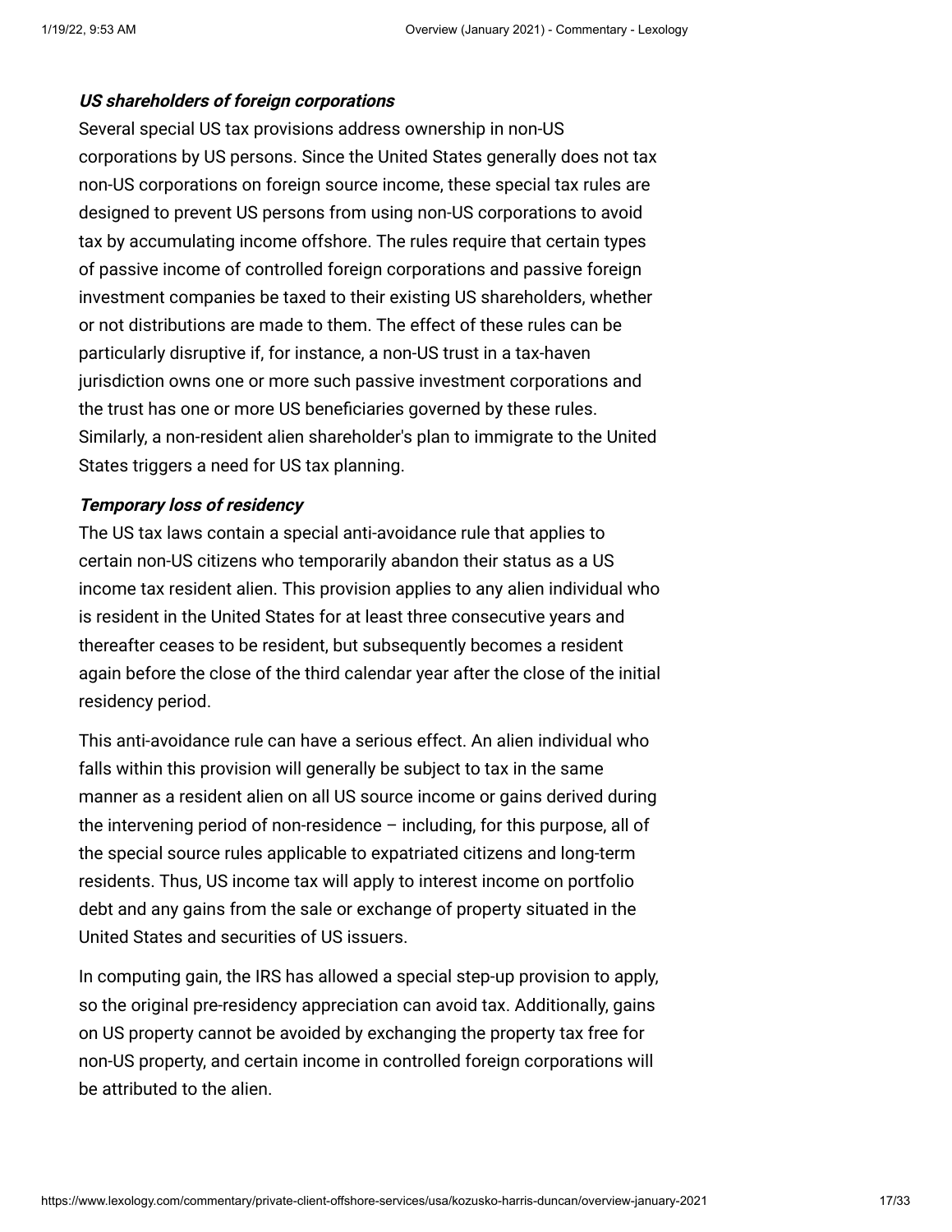The principal purpose of this anti-avoidance provision is to prevent resident aliens from avoiding tax on non-recurring US source capital gains by temporarily abandoning resident status. Apart from this rule, US domiciliaries or income tax residents who are not US citizens or long-term residents can immediately shift from worldwide taxation to the limited taxation applicable to non-resident aliens. This rule is of particular importance for persons who have not invested in US real estate and who can leave the United States for a longer period of time and thus avoid the rule.

### <span id="page-17-0"></span>**US citizens and green card holders living abroad**

US citizens and green card holders are taxed on their worldwide income, regardless of where they live and work. A credit for foreign taxes paid may offset a portion of the US income tax or, alternatively, the taxpayer living abroad may be entitled to a foreign-earned income exclusion, which is adjusted annually for inflation. The amount eligible for exclusion in 2021 is \$108,700. Income over this amount is taxed at the marginal tax rates applicable as if the exclusion did not exist, instead of applying the lower tax rates.

An individual who elects to use the foreign income exclusion may also exclude a portion of housing costs. The base excludable housing cost is \$15,218 for 2021. Housing costs less than this base amount are not excludable. There is a cap on the excludable housing costs of 30% of the foreign earned income exclusion. The difference between these two amounts is generally the maximum excludable housing costs. The IRS can adjust the 30% cap on excludable housing costs on the basis of geographic differences in housing costs relative to costs in the United States. For example, for 2020 the cap in Hong Kong was set at \$114,300 and the cap in London was set at \$71,500.

#### <span id="page-17-1"></span>**Expatriation**

#### **Exit tax**

US citizens and long-term residents who relinquished their citizenship or terminated their US residency on or after 17 June 2008 may be subject to mark-to-market deemed sale rules, often referred to as an 'exit tax'. Previously, an expatriating individual who had complied with the required notice and tax filing requirements was thereafter subject to either the US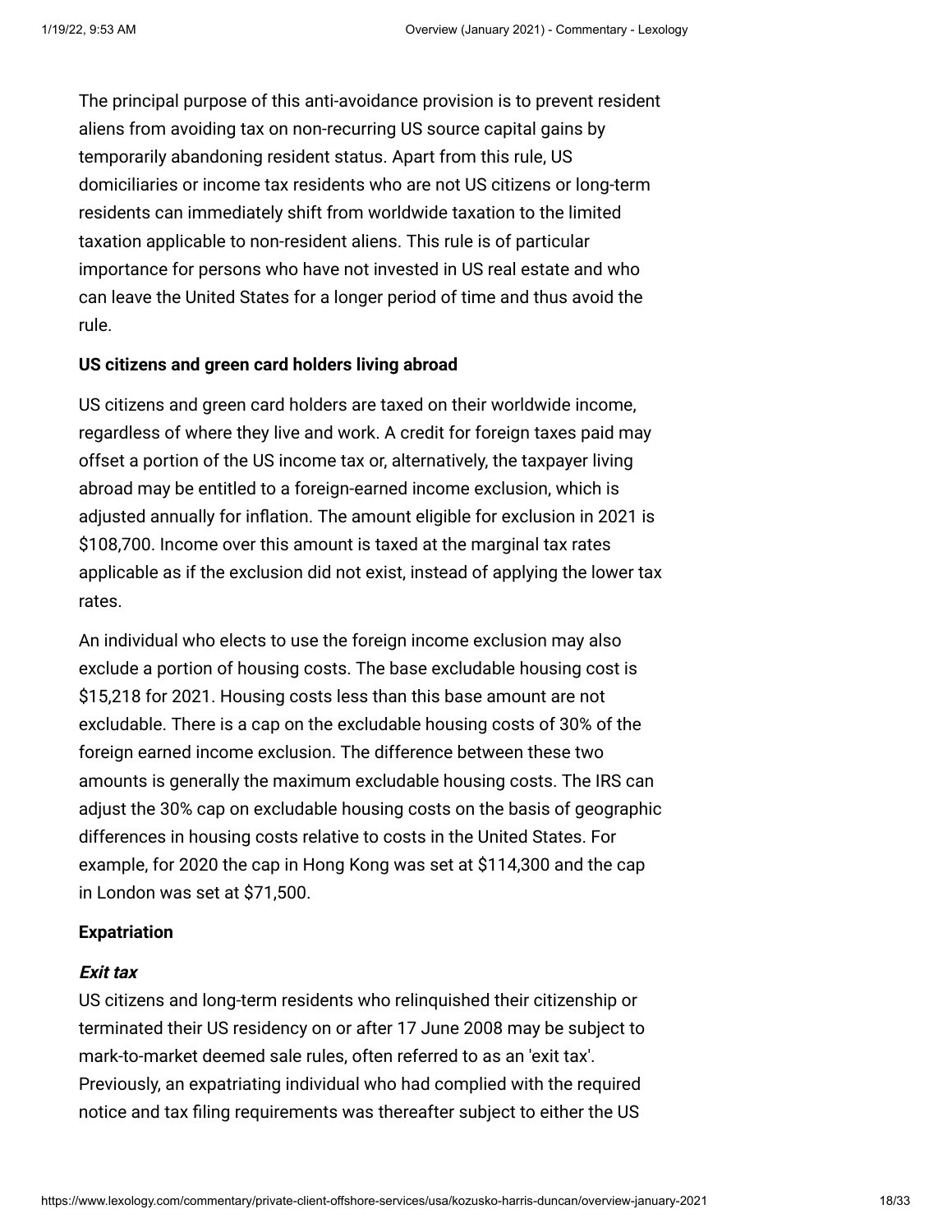income tax imposed on non-resident aliens or the 10-year alternative income tax imposed on expatriates who met specified income tax or networth criteria (for more details please see the "[Overview \(March 2008\)](http://www.internationallawoffice.com/Newsletters/Detail.aspx?g=559c31e6-a3f7-4cd8-9340-e15e6c077bb2)").

### **Covered expatriates**

The current exit tax rules are found in Section 877A of the Internal Revenue Code and are applicable only to covered expatriates. A 'covered expatriate' is an individual:

- whose average annual net income tax for the period of five taxable years ending before the date of the loss of US citizenship is greater than \$172,000 (for tax year 2021, subject to an annual cost-of-living adjustment);
- whose net worth is \$2 million (not indexed for inflation) or more, as of the date of the loss of US citizenship; or
- who fails to certify under penalty of perjury that he or she has met the requirements of the Internal Revenue Code for the five preceding taxable years, or fails to submit evidence of compliance as required by the IRS.

A covered expatriate is not:

- a dual national from birth where, following expatriation, the individual continues to be a citizen and tax resident of the other country, provided that he or she has not been resident in the United States (under the income tax substantial presence test, discussed above) for more than 10 of the last 15 years; or
- a person under 18-and-a-half years of age who has not been a US resident for more than 10 years under the income tax substantial presence test.

A covered expatriate may spend time in the United States without becoming taxable as a US person, unless he or she becomes a US tax resident under the substantial presence test.

# **Deemed sale rule**

The exit tax rules treat most of a covered expatriate's worldwide property as if it had been sold for its fair market value on the day before expatriation. The covered expatriate will owe income tax on any resulting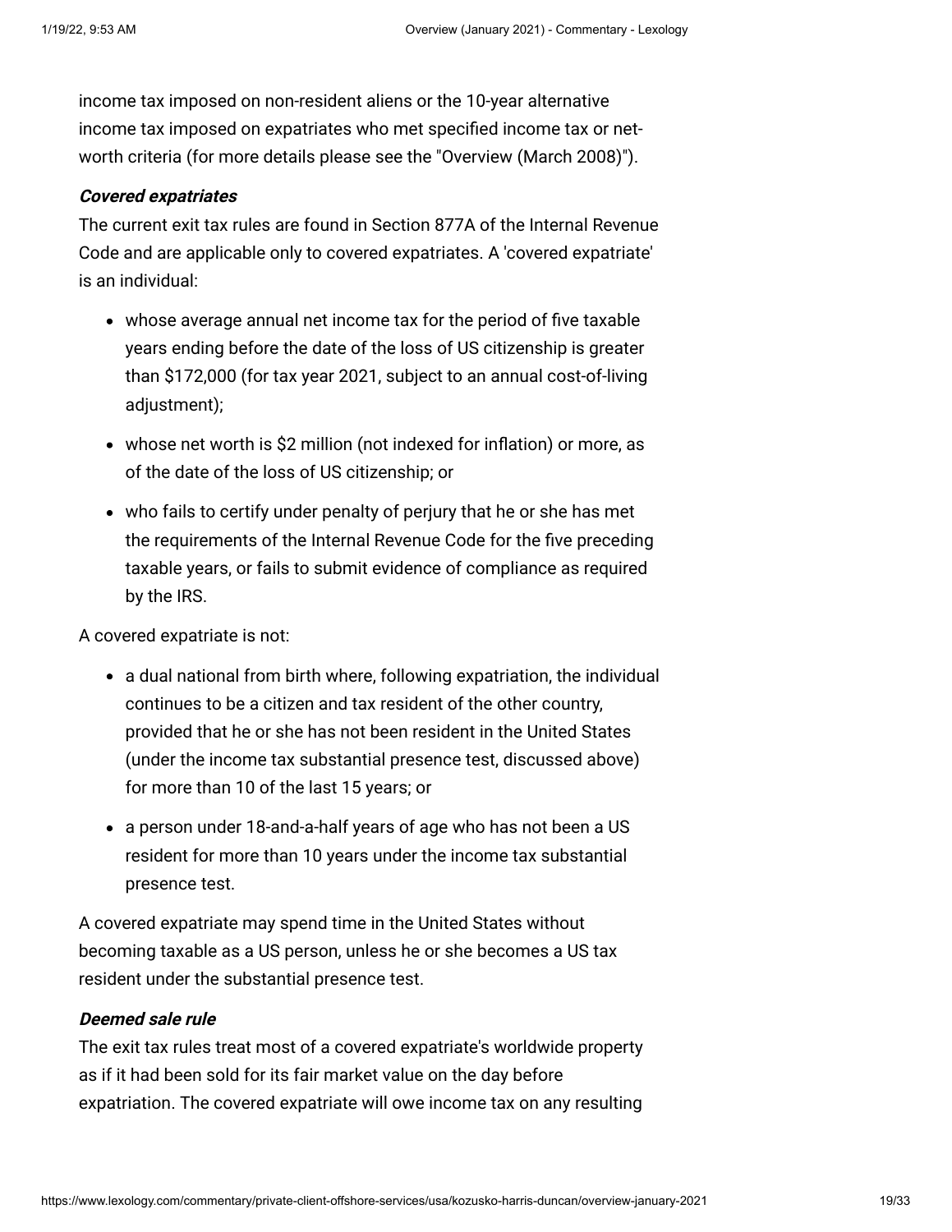recognised gain in excess of a \$600,000 exemption amount (adjusted annually for inflation and set at \$744,000 for 2021), but only with respect to appreciation that occurred while he or she was a US citizen or a US lawful permanent resident. There are special rules with respect to eligible deferred compensation items (eg, most interests in pension or similar retirement plans, certain annuity plans and property to be received in connection with the performance of services) and specified tax deferred accounts (eg, individual retirement accounts and health savings accounts) (for further details please see "[New tax law applicable to expatriates](http://www.internationallawoffice.com/Newsletters/detail.aspx?g=87c81007-0573-411e-adb1-3c46273c9ee4)").

#### Grantor and non-grantor trusts

If a covered expatriate is treated as the owner of a trust (or a portion thereof) under the grantor trust rules, then the assets held by that trust (or portion of the trust) are subject to the deemed sale rule upon expatriation. The deemed sale rule does not generally apply to non-grantor trusts (see below for an explanation of when a trust is considered a grantor or nongrantor trust for US tax purposes).

In the case of a non-grantor trust, before making a direct or indirect distribution to a covered expatriate, the trustee must deduct and withhold an amount equal to 30% of such part of the distribution portion that would have been includable in the covered expatriate's gross income if he or she were still subject to US income tax. The covered expatriate is treated as having waived any right to a treaty reduction in the amount withheld. If the trustee distributes appreciated property to a covered expatriate, the trust is treated as having sold the property for its fair market value and must thus recognise any gain.

If a non-grantor trust converts to a grantor trust, the covered expatriate – who is considered the trust's owner  $-$  is treated as having received a distribution from the trust, which will trigger the 30% withholding tax. If a grantor trust converts to a non-grantor trust after the individual expatriates, such trust will continue to be treated as a grantor trust for purposes of the deemed sale rule. The impact of the deemed sale rule on the change of a trust's tax status is important because the expatriation of the trust's grantor can cause a grantor trust to become classified as non-grantor for US income tax purposes.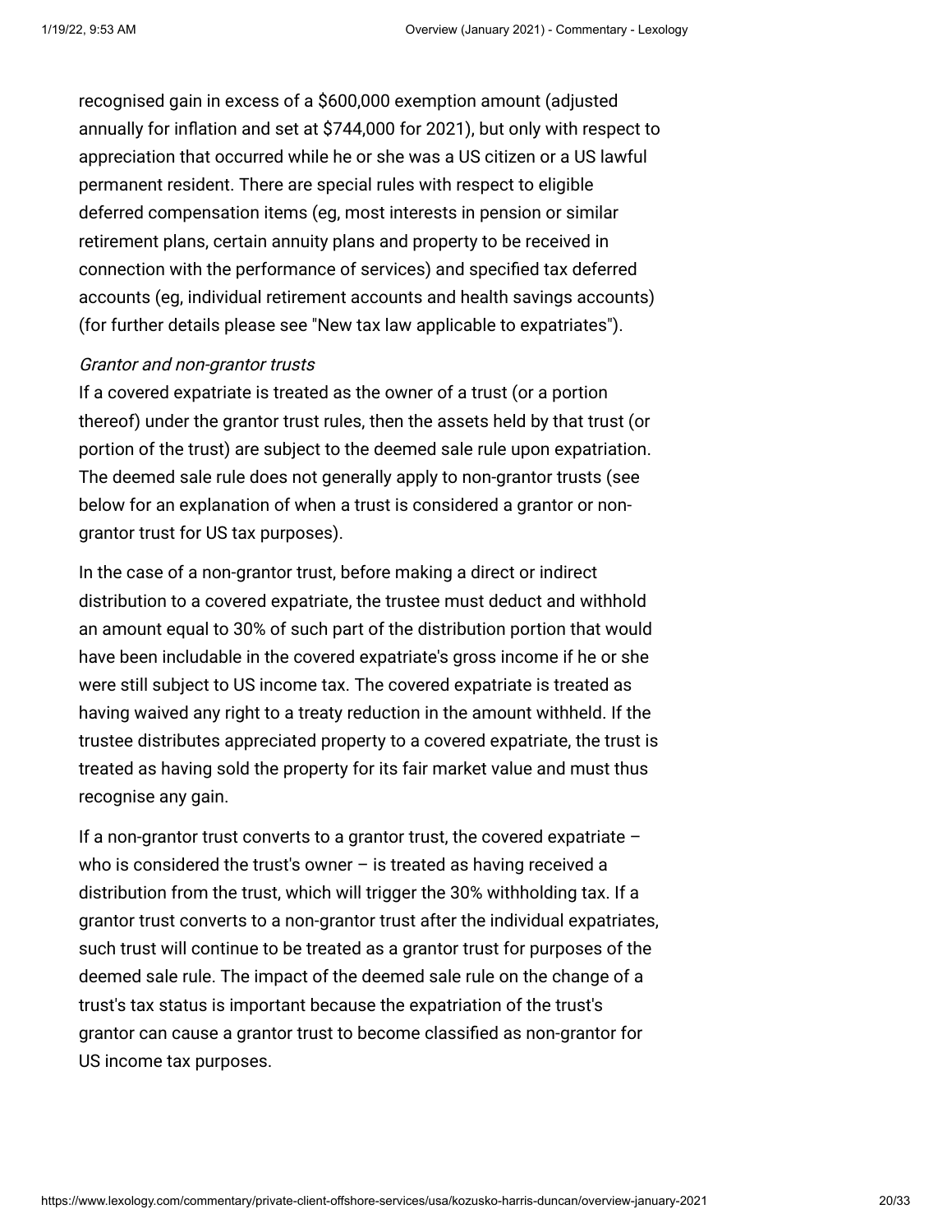# **Election to extend time for payment**

A covered expatriate may irrevocably elect to extend the time for payment of the tax resulting from the deemed sale on a property-by-property basis, provided that he or she is willing to provide the IRS with a bond or other form of security. The tax will thereafter be due when the applicable items of property are actually disposed of (or on the date of such covered expatriate's death, if earlier). The covered expatriate must also waive any right to claim treaty benefits with respect to such tax liability in order to qualify for the election. Interest on the deferred tax will be charged at the individual underpayment rate (currently 5%).

# **Tax on gifts and bequests from covered expatriates**

In addition to the exit tax to be paid by the covered expatriate, Section 2801 of the Internal Revenue Code imposes a transfer tax on US persons who receive gifts or bequests from the covered expatriate.

# Covered gifts and bequests

The tax applies to certain gifts and bequests in excess of the \$15,000 annual exclusion amount (adjusted annually for inflation). Gifts and bequests to a US citizen spouse or US charity are not subject to the tax. Covered gifts and bequests do not include property on which the covered expatriate, or his or her estate, is otherwise subject to gift or estate tax and which is reported on a timely filed gift or estate tax return. Tax on covered gifts and bequests will be imposed at the highest gift or estate tax rate which is in effect at the time (40% for tax year 2021), less any foreign gift or estate tax paid.

Transferor who, at the time of the transfer, is a covered expatriate A 'covered gift or bequest' is defined in Section 2801(e) as:

any property acquired by gift directly or indirectly from an individual who, at the time of such acquisition, is a covered expatriate, and any property acquired directly or indirectly by reason of the death of an individual who, immediately before such death, was a covered expatriate.

The reference to the individual being a covered expatriate "at the time of such acquisition" or "immediately before such death" seems to say that the income and net-worth tests are to be applied at the time of the transfer, regardless of whether the transferor was a covered expatriate at the time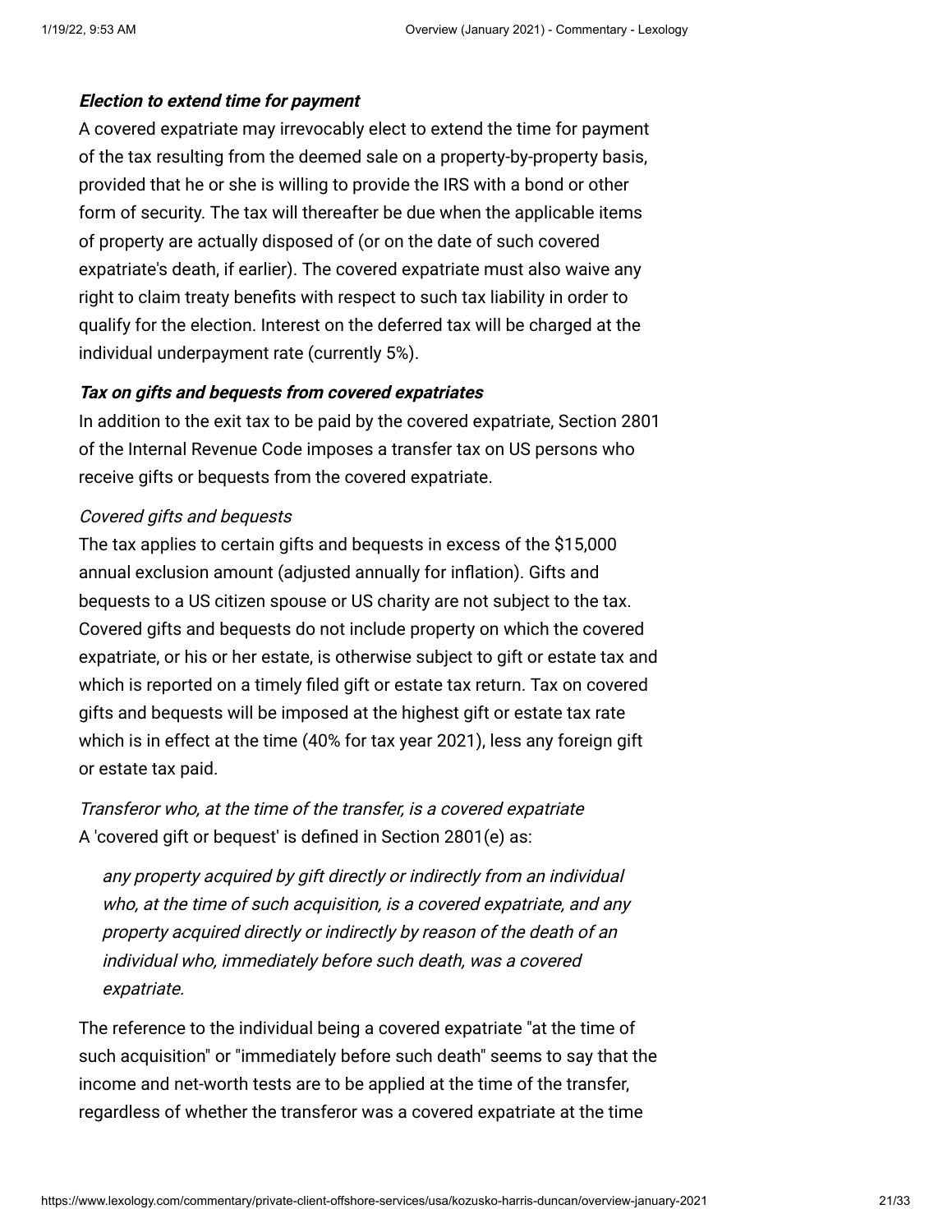of expatriation. However, Section 2801(f) says that the term 'covered expatriate' is to have the meaning given to it by Section  $877A(q)(1)$ , which states that the term means an expatriate who meets the requirements of Section 877(a)(2). When one follows this trail, it leads back to the income and net-worth tests, which are to be determined as of the date of the loss of US citizenship.

Thus, when an individual relinquishes US citizenship and meets the income or net worth test so as to be considered a 'covered expatriate', thereafter any covered gift or bequest received by a US person from that covered expatriate will be subject to tax at the highest rate of transfer tax (currently 40%). Even wealth earned following expatriation is subject to the tax. For example, an individual may have left the US with a net worth of \$2 million and paid the exit tax, but then lived for years outside the United States amassing wealth far in excess of that original \$2 million. Such individual's US heirs will pay a flat 40% tax, reduced by any tax paid to a foreign country, on the entire fortune received.

### Domestic and foreign trusts

The trustee of a domestic trust who receives a covered gift or bequest must pay the tax from the trust, unlike the trustee of a foreign trust, who does not. Instead, the US beneficiary of the foreign trust pays the tax when he or she receives a distribution attributable to such gift or bequest. A foreign trust may elect to be treated as a domestic trust for purposes of the gift and estate tax.

#### <span id="page-21-0"></span>**Taxation of trusts**

The term 'grantor trust' is used to describe a trust in which the settlor is taxed for US income tax purposes as if he or she still owned the trust property. This result is true even though the settlement is valid and irrevocable under relevant trust law. The settlor of a grantor trust has retained certain rights, benefits or powers over the trust. A complex and technical set of statutory rules replete with exceptions, and exceptions to exceptions, governs the circumstances where the settlor will remain taxable on income from trust property.

Non-grantor trusts, on the other hand, rather than allocating income to the settlor, are treated as taxable entities that can pass through items of income and deductions to the beneficiaries (see below). Income not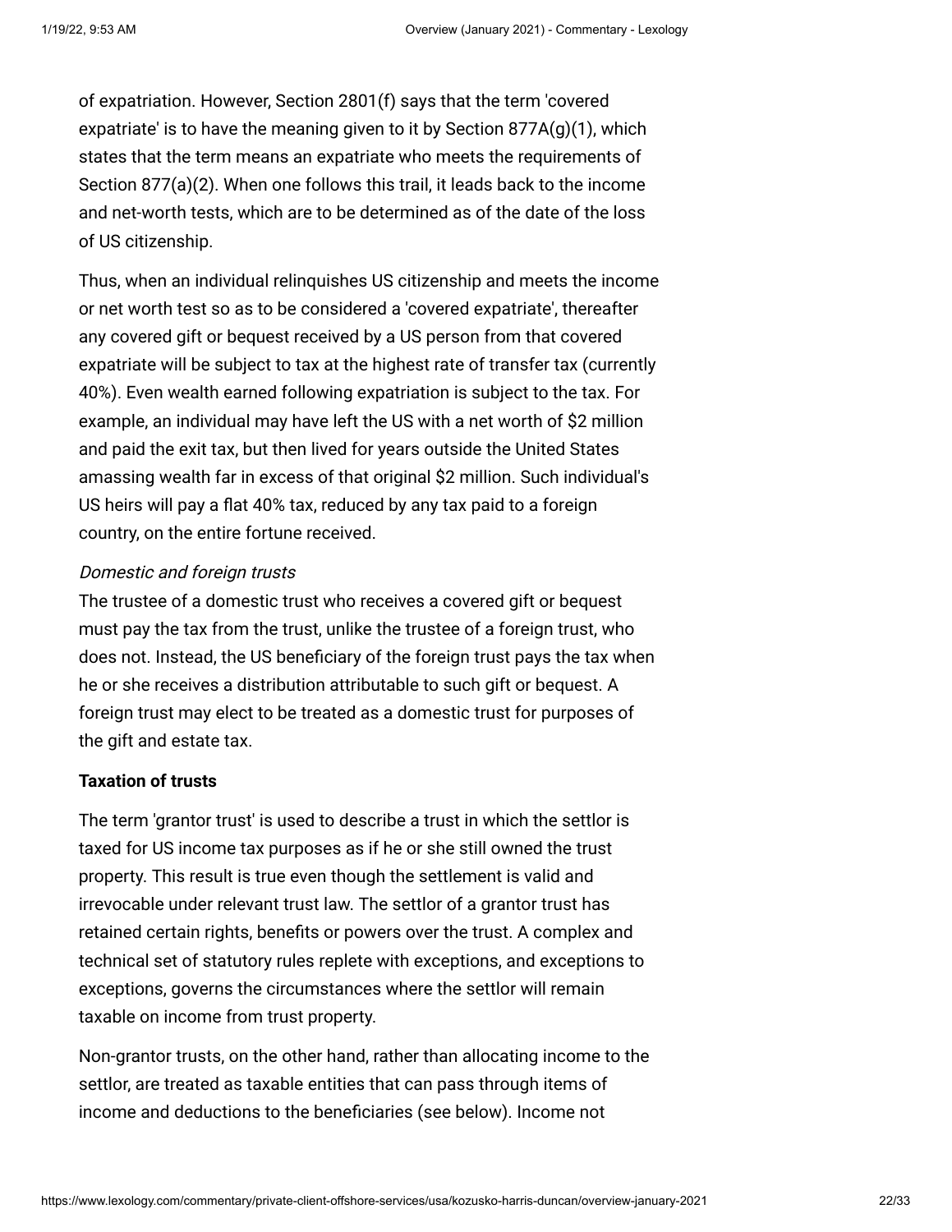passed through to the beneficiaries is taxed to the trust itself (for further details please see ["US reporting checklist for foreign trusts](https://www.internationallawoffice.com/Newsletters/Private-Client-Offshore-Services/USA/Kozusko-Harris-Duncan/US-reporting-checklist-for-foreign-trusts)").

### **US settlors**

A US citizen or resident settlor who is treated as the owner of a trust under the grantor trust rules is generally subject to income tax on the trust's worldwide net annual income and capital gains. This is the case regardless of whether the grantor trust is foreign or domestic. The rights and powers that result in a US citizen or resident settlor being taxable on income from the trust include:

- any retained reversionary interest exceeding 5% of trust value;
- the power to control the beneficial enjoyment of trust property;
- the power to revoke the trust;
- certain administrative powers, including the power to borrow trust funds and vote stock of closely held companies; and
- any interest in trust income.

The retained powers giving rise to grantor trust status may relate to all or only a portion of the trust. Benefits and rights granted to spouses are treated as held by the settlor. Moreover, a settlor who is a US citizen or resident will be treated as the owner of trust property under the grantor trust rules with respect to any property transferred to a foreign trust which has or may have US beneficiaries, even if the settlor has no retained rights or powers. Even when such a trust is prohibited from making distributions to US persons, transfers of appreciated assets to the trust by a US citizen or resident will be subject to income tax on any unrecognised gain at the time of the transfer.

The grantor trust rules are similar to, but not the same as, rules that determine when a settlor has given up sufficient control for a transfer in trust to be considered complete for gift and estate tax purposes. Consequently, it is possible for a US citizen or resident to create a trust that is complete for estate and gift tax purposes, but nonetheless is taxable to the settlor for income tax purposes. This mismatch provides numerous taxplanning opportunities, as well as pitfalls.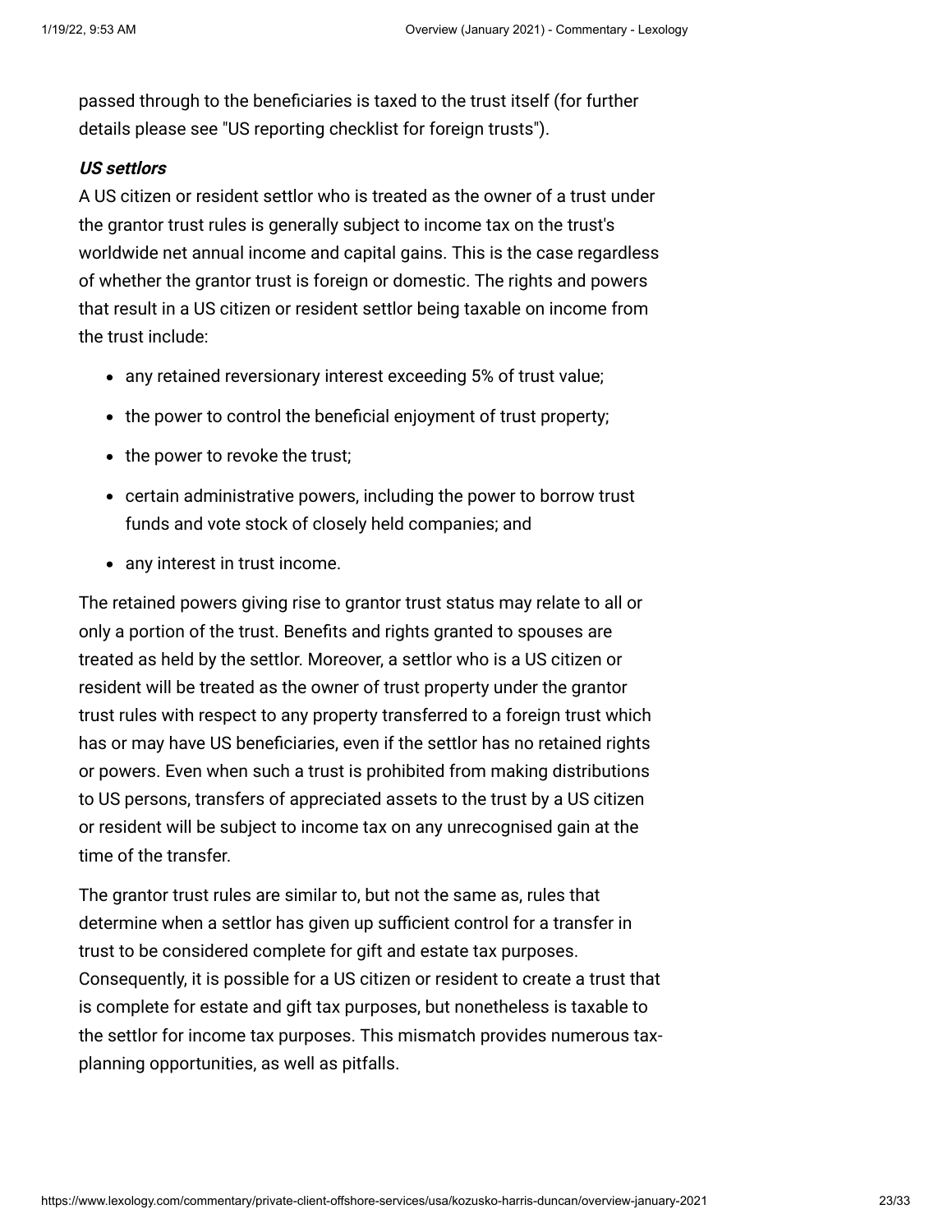### **Non-US settlors**

A non-resident alien settlor of a grantor trust, on the other hand, is subject to US income tax only on the trust's income and gain from US sources. Again, this is the result regardless of whether the grantor trust is foreign or domestic. If the settlor is a non-resident alien, the trust is considered a grantor trust only if:

- a power to revest (eg, revoke) absolutely title to trust property in the settlor exists which is exercisable solely by the settlor without the consent of any other person, or with the consent of a related or subordinate party subservient to the settlor; or
- the only amounts distributable (whether income or corpus) during the lifetime of the settlor are distributable to the settlor or the spouse of the settlor.

If neither of these conditions is satisfied, a trust with a non-resident alien settlor is taxed as a non-grantor trust rather than a grantor trust.

#### **Classification of trusts as foreign or domestic**

Whether a trust is foreign or domestic affects the income tax liability of a non-grantor trust. A US domestic non-grantor trust, like a US citizen or resident individual, is generally subject to US federal income tax on worldwide income and gains derived from all sources. A foreign nongrantor trust, on the other hand, like a non-resident alien individual, is generally subject to tax only on income and gains derived from US sources. As discussed below, the status of a trust as foreign or domestic also dictates reporting obligations of US settlors and beneficiaries, regardless of whether the trust is a grantor trust or non-grantor trust for income tax purposes.

A specific two-part test is used to determine foreign trust status for US tax purposes – the 'court test' and the 'control test'. A trust that satisfies both tests is a domestic trust; a trust that fails one or both tests is a foreign [trust \(for further details please see "Establishing 'foreign' trusts in the](https://www.internationallawoffice.com/Newsletters/Private-Client-Offshore-Services/USA/Kozusko-Harris-Duncan/Establishing-foreign-trusts-in-the-United-States) United States").

#### Court test

A trust satisfies the court test if a US court can exercise primary supervision over the administration of the trust. A court can exercise primary supervision over a trust if that court has or would have the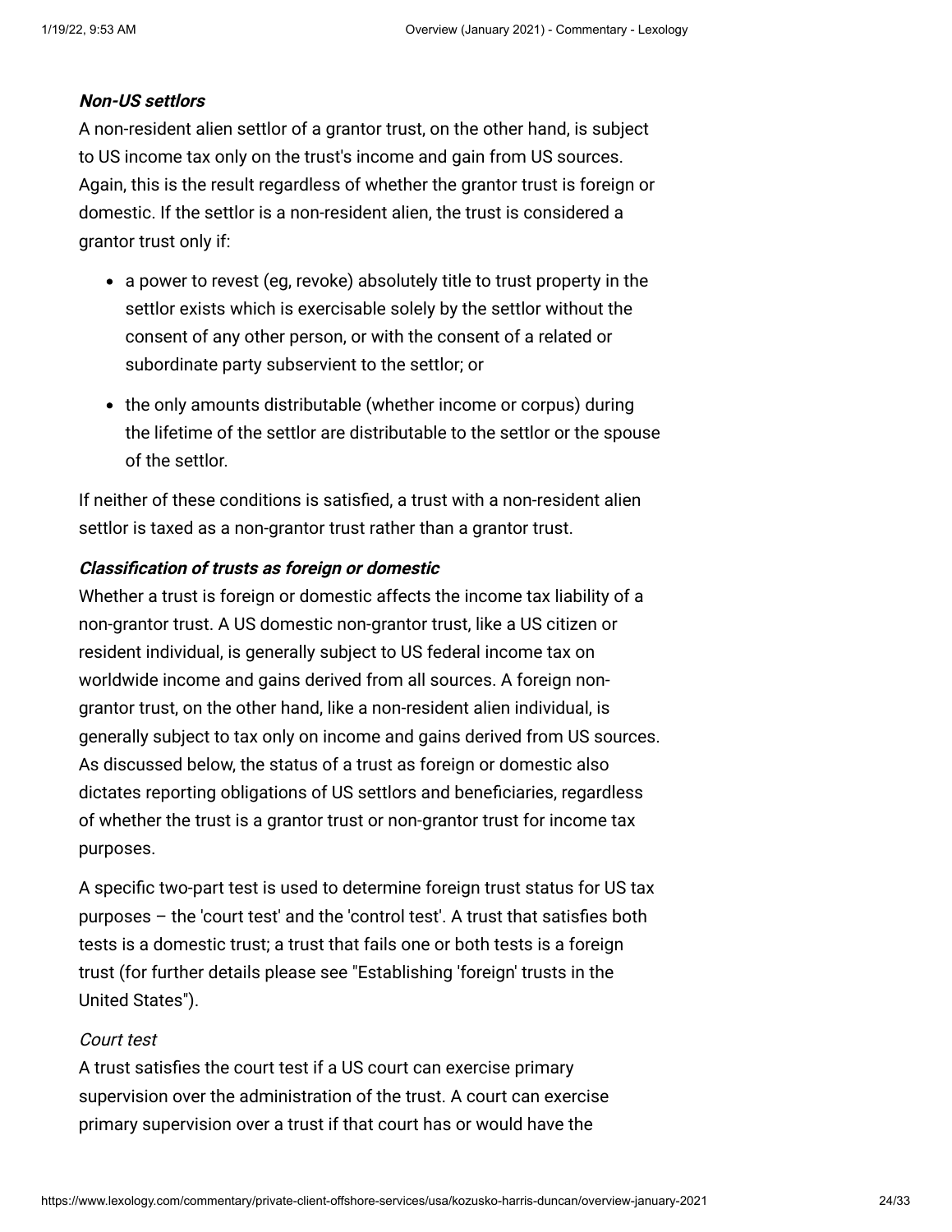authority under applicable law to render orders or judgments resolving substantially all issues regarding the administration of the entire trust. The administration of a trust is the carrying out of duties imposed on a transfer by the terms of the trust instrument and applicable law, including maintaining books and records, filing tax returns, defending the trust from suits by creditors and determining the amount and timing of distributions. If both a US court and a foreign court can exercise primary jurisdiction over the administration of a trust, that trust will satisfy the court test.

### Control test

A trust satisfies the control test if US persons control all substantial decisions of the trust. Substantial decisions include:

- whether and when to distribute income and corpus;
- the amount of any distributions;
- the selection of a beneficiary;
- the power to make investment decisions;
- whether a receipt is allocable to income or principal;
- whether to terminate the trust:
- whether to compromise, arbitrate or abandon claims of the trust;
- whether to sue on behalf of the trust or to defend suits against the trust; and
- whether to remove, add or replace a trustee.

'Control' means having the power, by vote or otherwise, to make all substantial decisions of the trust, with no other person having the power to veto substantial decisions. Accordingly, if a trust has two trustees that must agree on all trust decisions, one of which is a US person and the other foreign, the trust will be taxed as a foreign trust, regardless of its place of administration. Ministerial decisions that are not considered substantial include bookkeeping, the collection of rents and the execution of investment decisions.

A trust will automatically fail the court test if the trust instrument provides that an attempt by a US court to assert jurisdiction over the trust will cause the trust to migrate from the United States. A trust will also automatically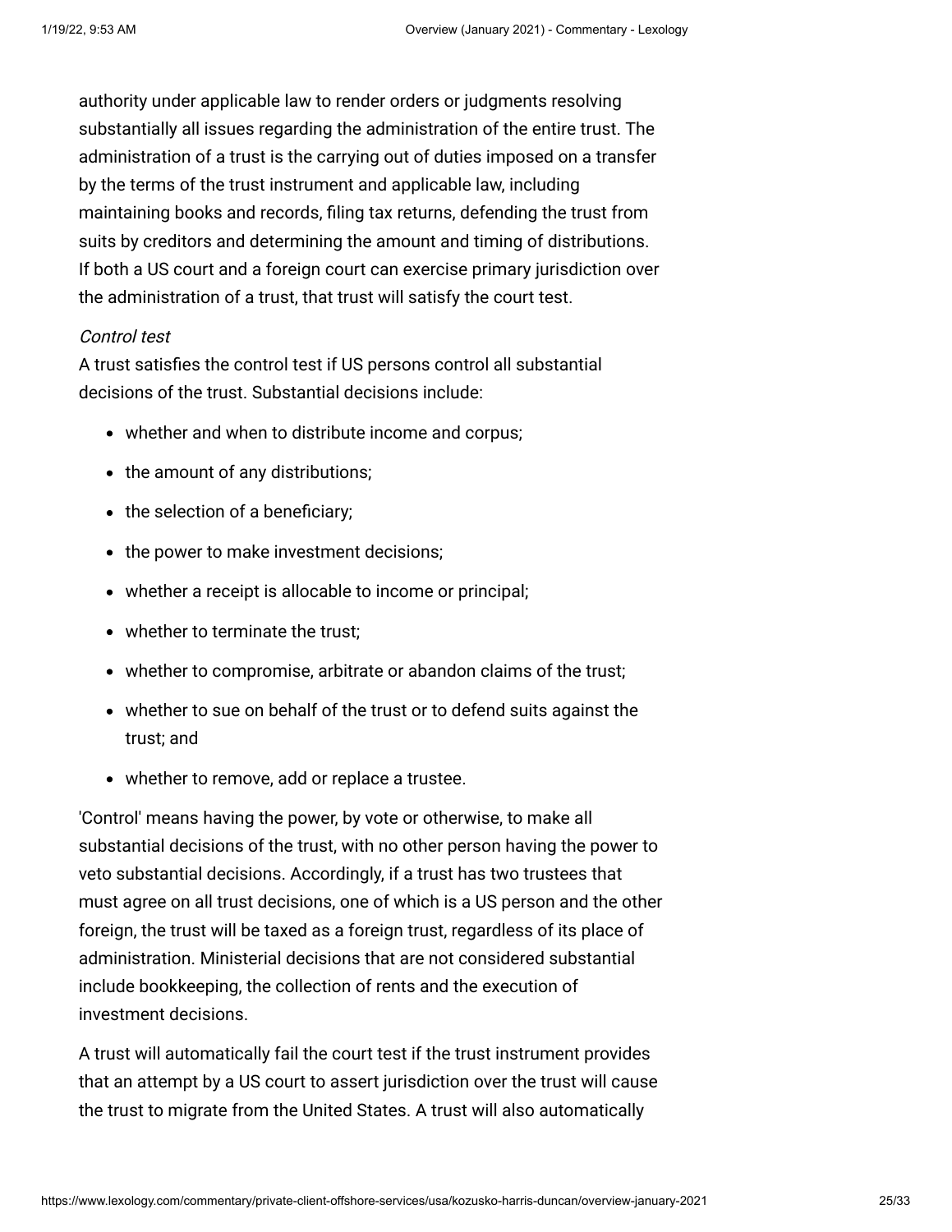fail the control test if an attempt by any governmental agency or creditor to collect information from or assert a claim against the trust would cause one or more substantial decisions of the trust no longer to be controlled by US persons.

A trust that fails either the court test or the control test will be treated as a foreign trust for US federal income tax purposes, although that status does not prevent the trust from having a US situs and being administered in the United States. Under these circumstances, however, care must be taken to ensure that the trust is not considered a local trust for state income tax purposes.

### **Distributable net income**

Non-grantor trusts pass through items of income and deductions to the beneficiaries for US tax purposes by means of a distribution deduction and distributable net income (DNI) calculation. Income not passed through to the beneficiaries is taxed to the trust itself. The calculation of DNI is somewhat modified for a foreign non-grantor trust.

# Distribution deduction

A unique aspect of trust taxation is the method by which double taxation of trust income and capital gains is avoided. Non-grantor trusts are taxed like individuals, but allowed a deduction from taxable income for distributions made to beneficiaries, and beneficiaries pay tax on income so distributed. If the trustee retains trust income, the trust pays tax on the income based upon rates that are independent of the beneficiaries. In this way, income earned by the non-grantor trust is taxable either to the trust or to the beneficiaries in proportion to any distributions received by them.

A foreign non-grantor trust is also subject to the distribution deduction method designed to avoid double taxation in domestic trusts. The trust will be regarded for income tax purposes as a conduit, to the extent that it distributes (or is deemed to distribute) amounts to the beneficiaries. The tax treatment will flow through to the beneficiary, and the beneficiary will be taxed in roughly the same manner as if the beneficiary had earned that distributed income directly.

# Distributable net income

To accomplish the pass-through tax nature of a non-grantor trust, DNI is calculated to measure the amount of income that a trust can deduct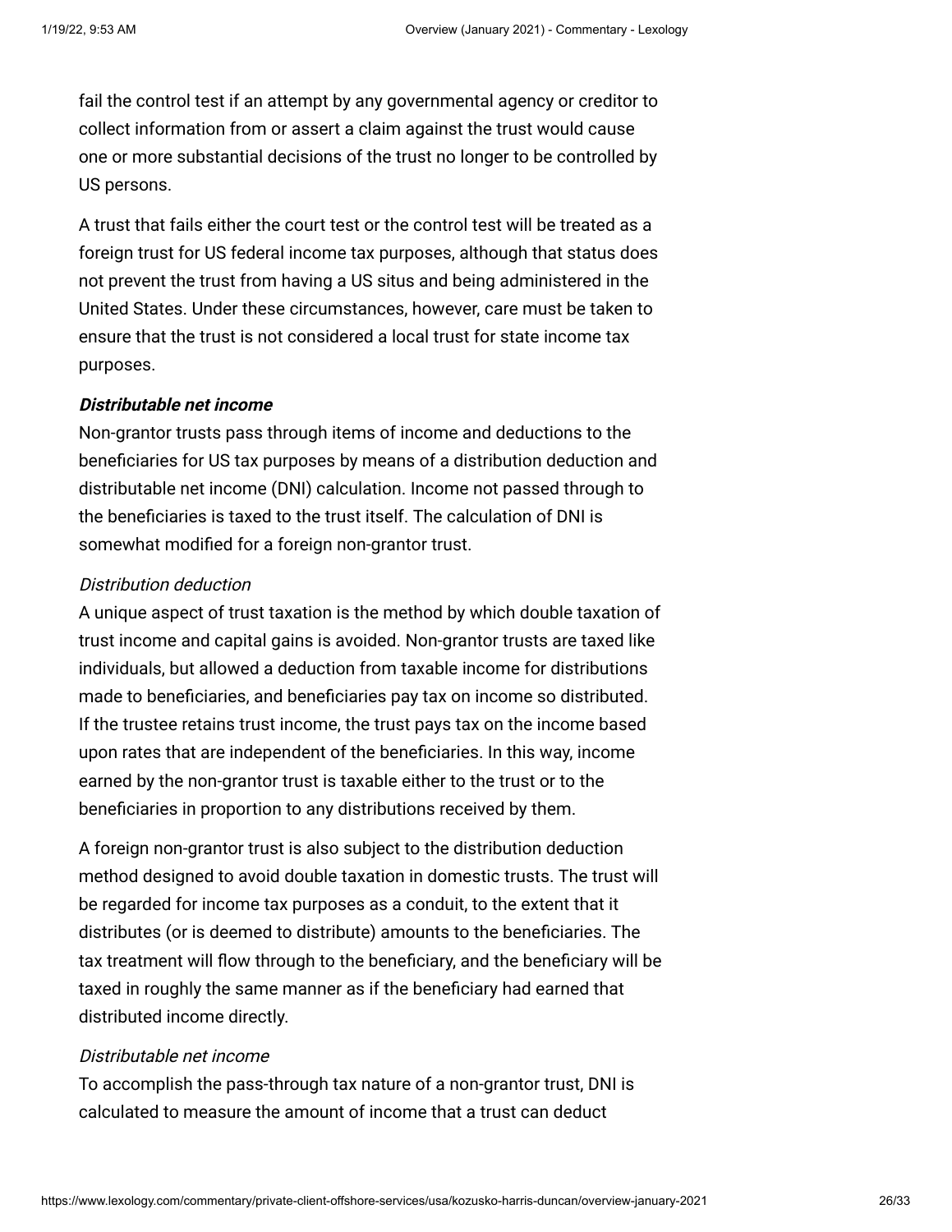because of distributions to beneficiaries and that is to be reported by such beneficiaries as income. It also stipulates the character of the distributed income for purposes of the trust's distribution deduction and the beneficiary's income.

The calculation of DNI is a matter of specific and technical rules in the Internal Revenue Code. For most US domestic trusts, DNI will be equal to taxable income determined without the distribution deduction or the personal exemption, less net capital gains, plus tax-exempt income reduced by expenses (and any charitable deduction) allocated to such income.

Since the concept of DNI provides that distributed amounts will retain their tax character in the hands of the beneficiary, taxation to the beneficiary may be avoided where it would not have occurred in the absence of the trust. Thus, while a US citizen or resident beneficiary is subject to US tax on all items of distributed income, a non-resident alien beneficiary is subject to US tax only on items of distributed income and gain derived from US sources. The collection of such tax is accomplished through the US withholding regime.

In addition, non-resident alien beneficiaries of a domestic non-grantor trust benefit from deductions otherwise unavailable to non-resident alien individuals. This is because taxation of income distributions by a trust to its beneficiaries is limited by the trust's DNI, which in turn relates to taxable income. In effect, deductions are taken into account automatically and the beneficiaries are taxed on net rather than gross income.

### Capital gains included in DNI of foreign non-grantor trust

In the case of a foreign non-grantor trust, DNI includes capital gains, as well as foreign-source income and income otherwise exempt by treaty. This does not lead to taxation of these income items to the foreign trust, but instead preserves the taxability of income items distributed to the beneficiaries.

The inclusion of capital gains in the calculation of a foreign trust's DNI results in the beneficiaries being liable for tax on distributed gains. This is in contrast to the case of a domestic trust, where the domestic trust is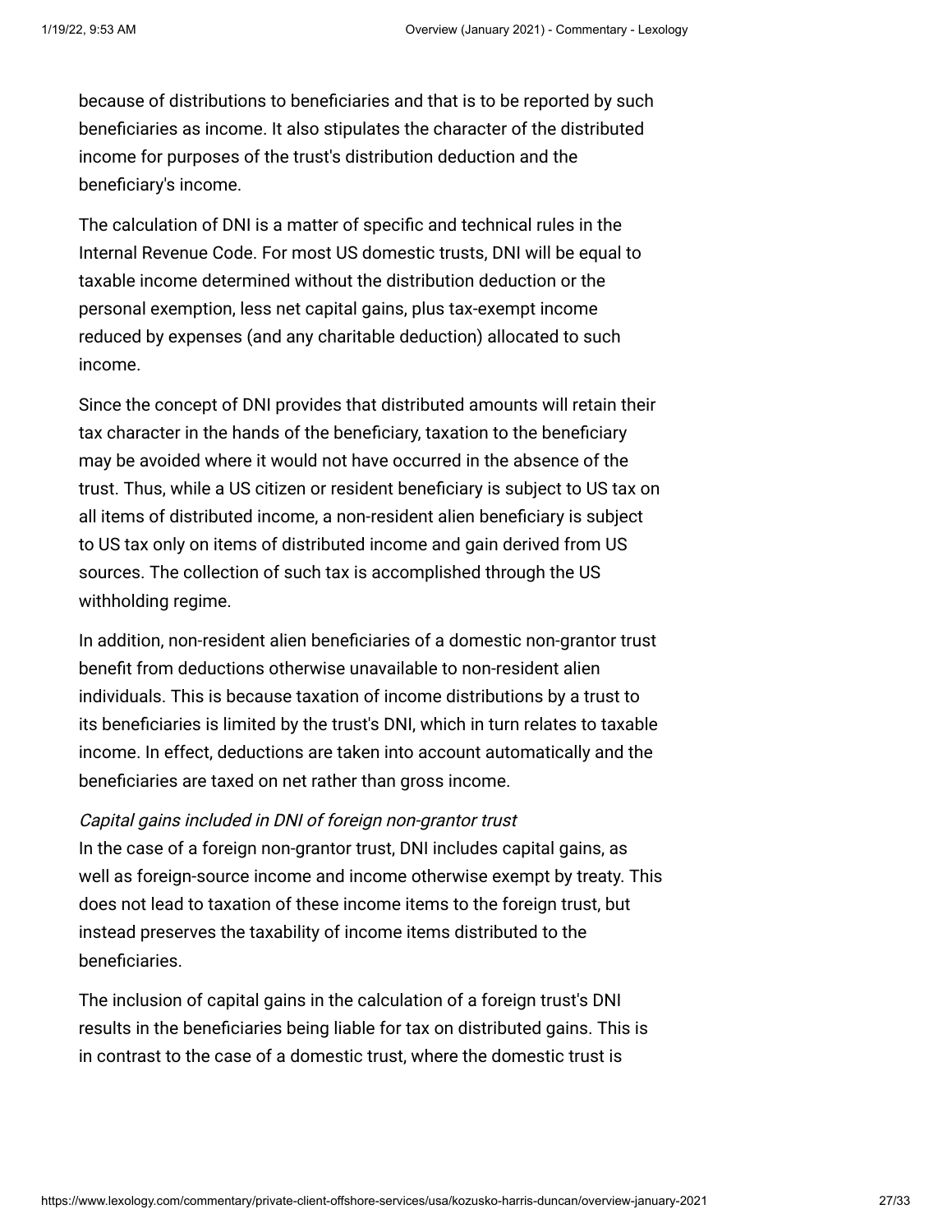generally liable for such tax. Any capital gain accumulated in a foreign trust will lose its tax character as such and, to the extent distributed in a later year, be taxed to the beneficiaries as ordinary income.

### **Undistributed net income**

When a trust does not distribute all of its available income to the beneficiaries, but instead accumulates ordinary income or realised capital gains, such accumulations are characterised as undistributed net income (UNI). The calculation of UNI no longer affects the taxation of domestic trusts which are themselves subject to US tax on recognised capital gains and undistributed income. UNI can have a big impact, however, on foreign non-grantor trusts, which generally escape US tax on undistributed income (with the exception of income from US sources).

# Accumulation distributions

If UNI is present in a foreign non-grantor trust and the trust makes a distribution in a subsequent year which is greater than the greater of the current year's DNI or income (as defined by the Internal Revenue Code), such excess is considered an accumulation distribution and the beneficiary is subject to the throwback rules. These rules no longer apply to distributions from domestic trusts.

Under the throwback rules, an accumulation distribution is treated as a distribution of UNI from prior years of the trust and is included in the income of the beneficiary. The beneficiary's tax rate, the amount of the accumulation distribution and the tax years of the beneficiary to which the tax is applied are all determined by a complex formula set out in the Internal Revenue Code.

#### Interest charge

In addition to the tax on such an accumulation distribution, the beneficiary of a foreign non-grantor trust is subject to an interest charge. For UNI derived from tax years beginning after 31 December 1995, the interest charge is computed in the same manner as interest applicable to underpayments of tax. For UNI derived from previous tax years, the interest charge is 6% simple interest.

### <span id="page-27-0"></span>**Reporting obligations and IRS compliance campaigns**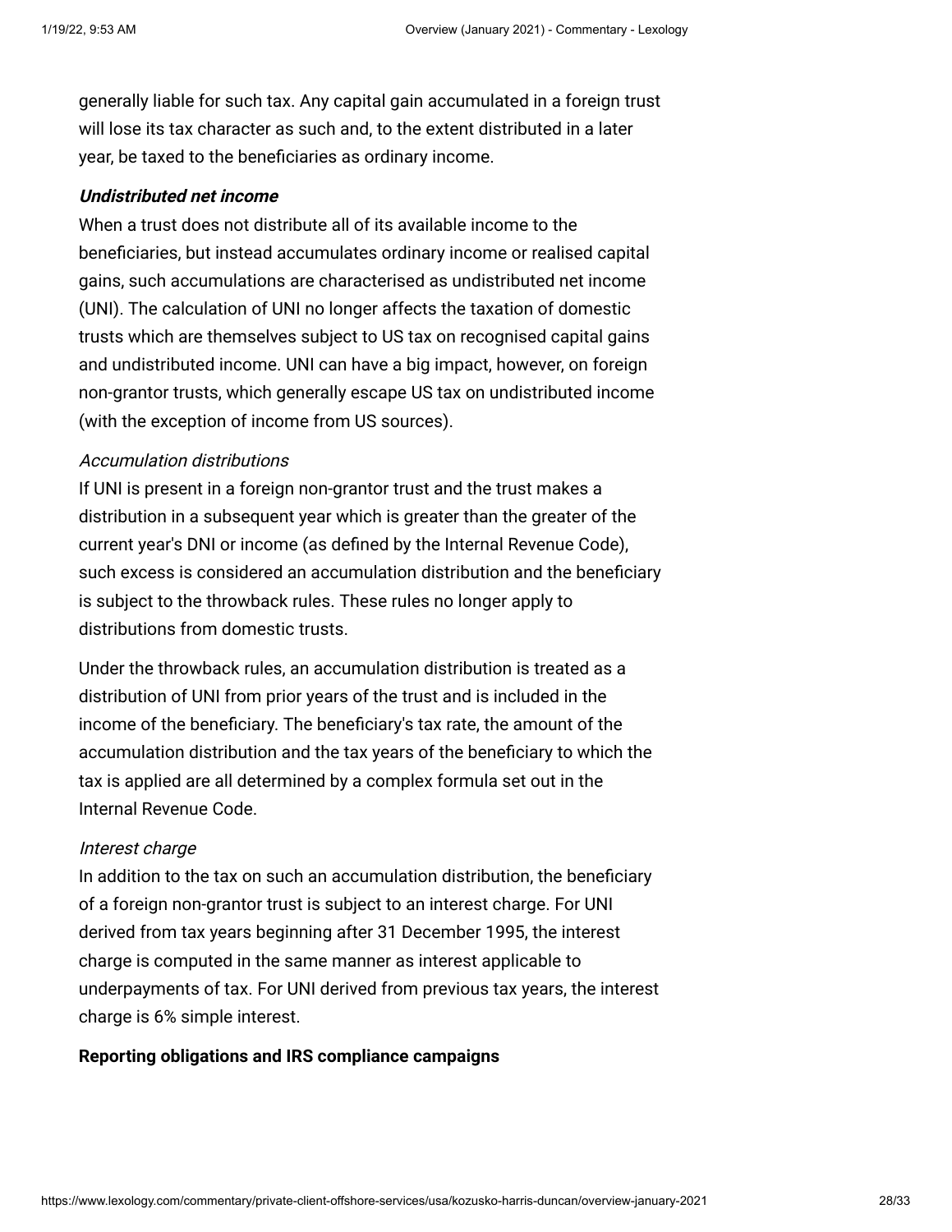**Reporting foreign gifts, bequests and distributions from foreign trusts** US citizens and residents who receive a gift or bequest from a non-US person must report to the IRS, on Form 3520, the date of the gift or bequest, a description of the property and its fair market value. If more than a specified amount (\$16,815 in 2021) is received from foreign corporations or partnerships and treated as gifts, the US recipient has a reporting obligation. For gifts from foreign individuals and estates, the reporting threshold is \$100,000. A US recipient's receipt of a distribution from a revocable trust that is considered to be owned by a foreign person is treated as a gift to the US recipient and reported as such. However, if the trust is a foreign trust, the US recipient has an obligation to report the receipt of the distribution regardless of the amount received.

The US recipient of a distribution from a foreign trust must file Form 3520 with the IRS to report the distribution, regardless of the amount of the distribution received or its tax consequences to the recipient (there is no such reporting requirement for distributions from a US domestic trust). The use of property held in a foreign trust after 18 March 2010, by a US grantor or US beneficiary (or any US person related to a US grantor or US beneficiary), will be treated as a distribution to the US grantor or US beneficiary of the fair market value of the use of the property. This deemed distribution rule will not apply to the extent that the foreign trust is paid the fair market value for the use of the property within a reasonable period of such use.

Form 3520 is generally due on the same date as the recipient's income tax [return \(for further details please see "Preparing US tax and information](https://www.internationallawoffice.com/Newsletters/Private-Client-Offshore-Services/USA/Kozusko-Harris-Duncan/Preparing-US-tax-and-information-returns-Forms-3520-and-3520-A) returns: Forms 3520 and 3520-A").

# **Reporting foreign bank accounts**

US citizens and residents with financial interests in or signature authority over foreign bank accounts, securities accounts and other financial accounts must file a foreign bank account report (FBAR). Trusts with a US resident trustee (even if classified as foreign for US income tax purposes) and US limited liability companies (even if disregarded for income tax purposes) are also required to report foreign bank accounts. FBAR reporting is required if the aggregate value of such financial accounts exceeds \$10,000 at any time during the prior calendar year, even if the accounts do not generate taxable income. Although there are many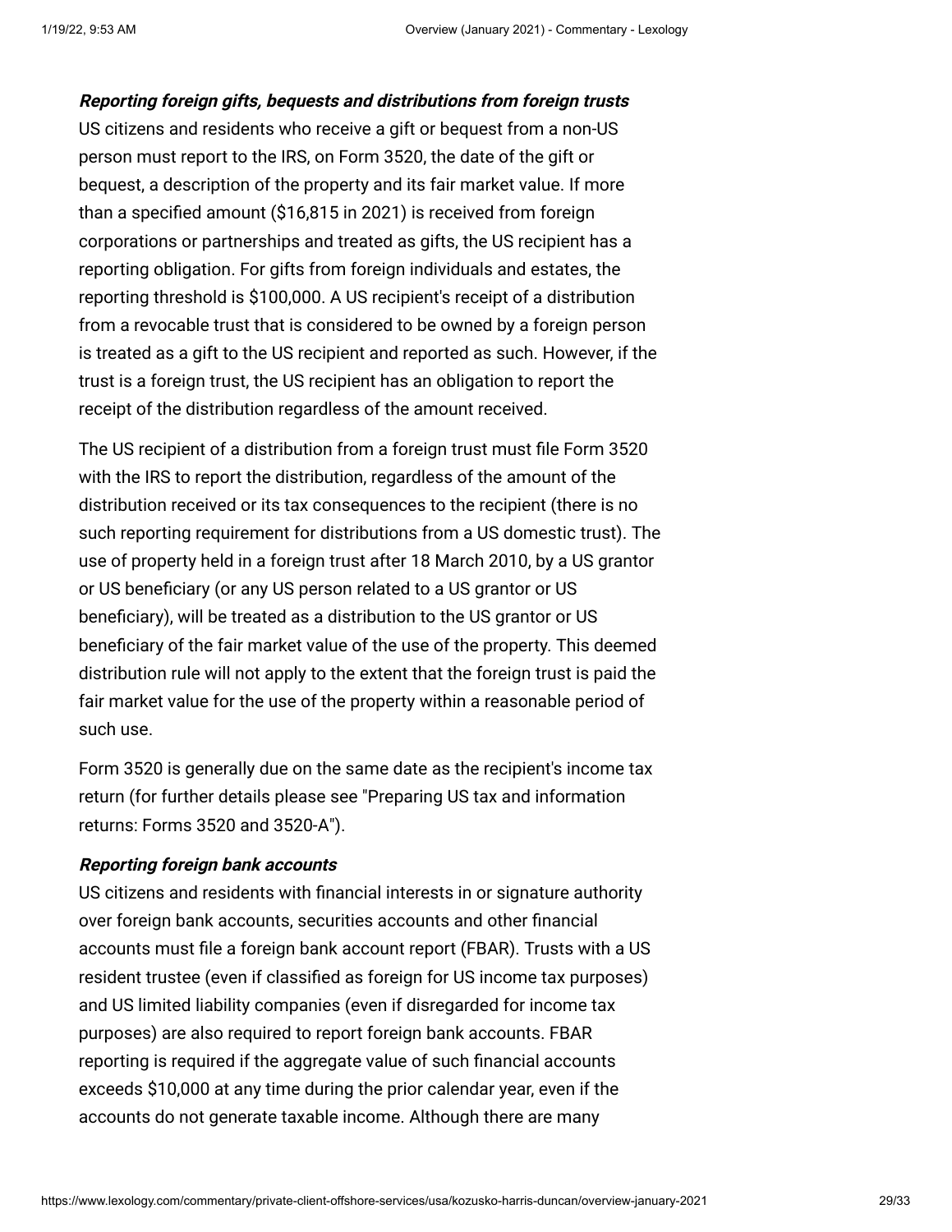legitimate reasons to hold foreign financial accounts, the IRS stresses that account holders who do not comply with the reporting requirements may be subject to civil penalties, criminal penalties or both. Beginning with tax year 2016, the FBAR due date is April 15 and can be extended up to six months to 15 October. Filing must be done electronically through an e-filing system at [bsaefiling.fincen.treas.gov.](http://bsaefiling.fincen.treas.gov/) As it is not an income tax return, the FBAR is filed on its own and not with income tax returns.

### **Reporting specified foreign financial accounts**

Separate from the FBAR filing requirement, individuals must report interests in specified foreign financial assets when filing their federal income tax returns. Individual taxpayers must disclose annually on Form 8938 any interest in a "specified foreign financial asset" for any year in which the aggregate value of such assets is greater than specified reporting thresholds based on marital status and whether the individual is living in the United States or abroad. Form 8938 asks for detailed identifying information on each specified foreign financial asset being reported and its maximum value during the tax year. 'Any interest in a foreign entity' includes not only an interest in non-US companies, but also an ownership interest in a foreign trust as grantor under the US grantor trust rules and an interest in a foreign trust as a beneficiary (for a detailed [discussion please see "IRS releases new form to report specified foreign](http://www.internationallawoffice.com/newsletters/detail.aspx?r=24698) financial assets").

# **Reporting by US owners of foreign corporations**

US persons owning, directly or through a trust, more than 10% of a foreign corporation must file Form 5471 with their income tax return. US persons investing, directly or through a trust, in a passive foreign investment company (PFIC) must file Form 8621 upon the disposition of stock, receipt of a distribution or making of certain elections. There is an annual PFIC reporting requirement as well, also on Form 8621.

# **Reporting by foreign-owned LLCs**

Beginning in 2018 a limited liability company (LLC) created under the laws of a US state that is wholly owned by a single non-US person will be required to report transactions with its non-US owner and related parties to the Internal Revenue Service (IRS) on Form 5472. A single-member LLC is a disregarded entity for US tax purposes but, when foreign owned, is treated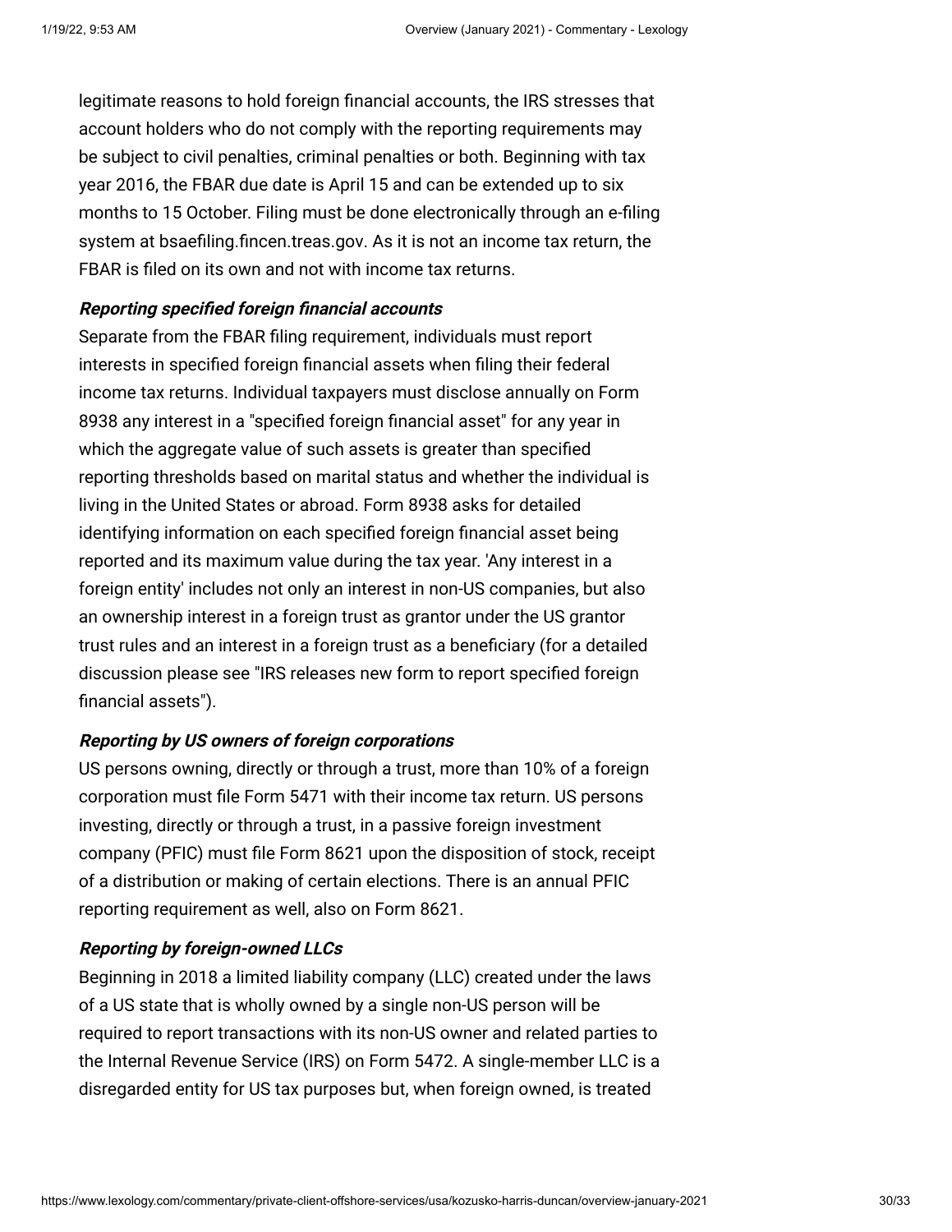as a corporation solely for the purposes of the Form 5472 filing obligation [\(for further details please see "Completing US tax forms: Form 5472](https://www.internationallawoffice.com/Newsletters/Private-Client-Offshore-Services/USA/Kozusko-Harris-Duncan/Completing-US-tax-forms-Form-5472-foreign-owned-disregarded-entities)  foreign-owned disregarded entities").

### **Reporting of beneficial owners**

To combat abuse of anonymous companies, money laundering, the financing of terrorism and other illicit activity, the Corporate Transparency Act became law on 21 January 2021. The act requires certain new and existing small companies to disclose certain information about their true beneficial owners to the Department of the Treasury's Financial Crimes Enforcement Network (FinCEN). FinCEN will establish and maintain a national central registry of beneficial ownership information, which will not be publicly available.

#### **International tax compliance campaigns**

The IRS continues to add international tax compliance campaigns demonstrating its ongoing efforts and focus on offshore structures and information reporting obligations. FATCA has provided the IRS with information on US taxpayers' foreign accounts and foreign trusts, as well as distributions made from foreign trusts to US beneficiaries. The IRS is using this information to issue penalty notices for failure to timely file the appropriate forms.

# <span id="page-30-0"></span>**FATCA**

FATCA was enacted to obtain information from foreign financial institutions. It allows the IRS to check whether the US taxpayer has filed the various reports described above, thereby preventing tax avoidance by US citizens and entities that hold financial assets through offshore trusts and holding companies. The FATCA rules are dizzyingly complex and far reaching. Non-US trusts and holding companies will suffer a 30% withholding tax on certain US payments unless they provide details regarding their US beneficiaries and grantors, and one or more of the offshore entities in a family's structure may need to register with the IRS [\(for further details please see "Practical FATCA and CRS compliance for](http://www.internationallawoffice.com/newsletters/Detail.aspx?g=5cd7e0f8-e0ce-4f3e-b83f-248ec2013e22) family trust structures").

In a nutshell, FATCA treats every non-US entity as either a foreign financial institution (FFI) or a non-financial foreign entity (NFFE). Generally speaking, trusts with a professional trust company as trustee or a professional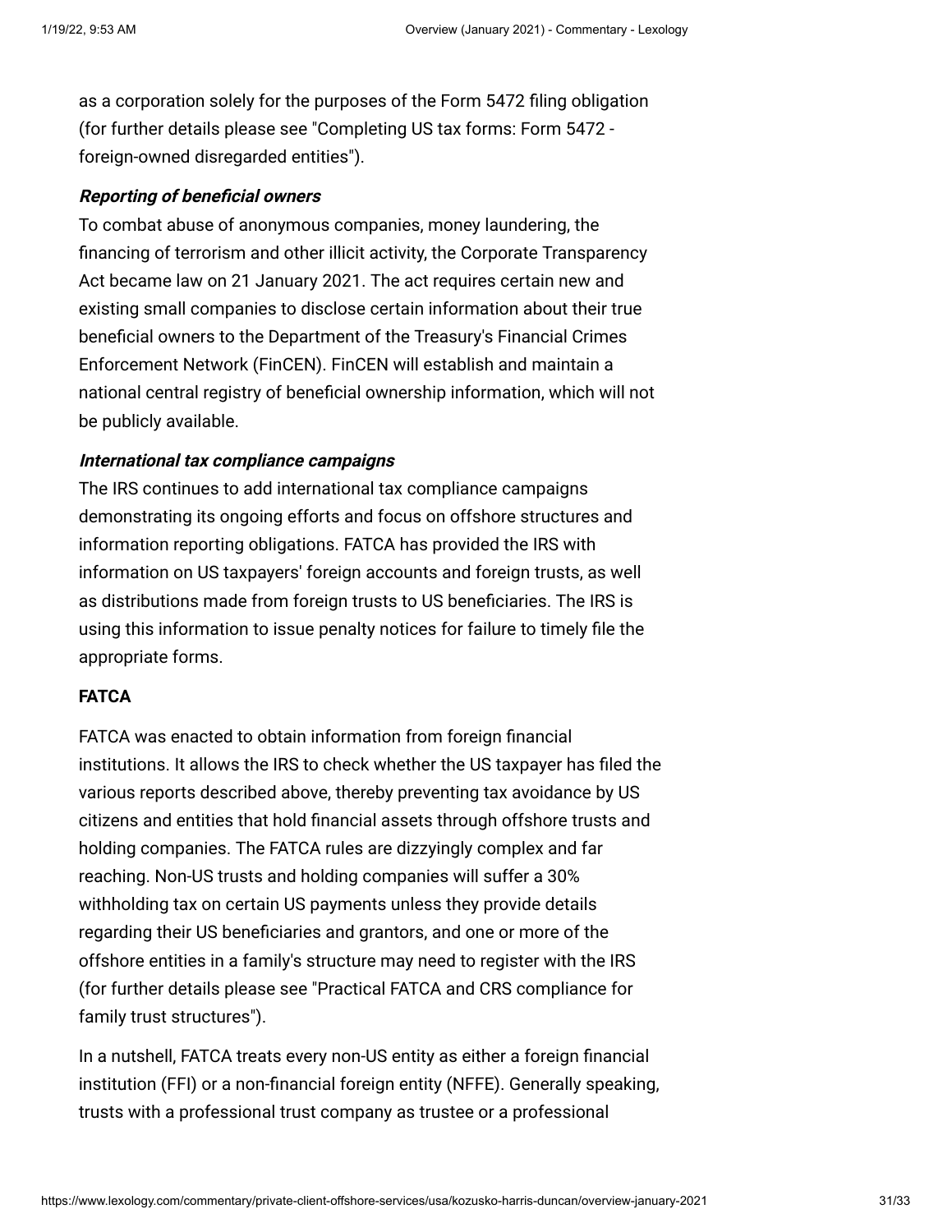investment manager are classified as FFIs. An FFI, unless it is otherwise deemed compliant, must register with the IRS and report its "US accounts". An NFFE, unless it registers to report directly to the IRS, must disclose its substantial US owners to US withholding agents. Even a trust settled by a non-US individual, with no US beneficiaries and no US investments, needs to know its FATCA classification so that it can provide the certificate necessary to prevent withholding or an account being marked as recalcitrant. Such a trust has no reporting obligation, but if it cannot provide a FATCA certificate – Form W-8BEN-E or W-8IMY - it cannot invest or transact business globally.

Intergovernmental agreements between the United States and offshore jurisdictions where international families often establish trusts include a deemed compliant status for trusts with professional trust companies as trustee. This status provides that the trustee will carry out the FATCA due diligence and reporting, if necessary, on behalf of the trust and the trust itself will not be registered with the IRS. As a "trustee-documented trust" the trust will be able to provide a W-8BEN-E or W-8IMY and avoid the adverse impacts of FATCA. The trustee will report to the IRS on distributions to US beneficiaries. International families with succession planning structures utilising trusts should check with their trustees and advisers to determine whether the structures are FATCA compliant, regardless of whether there are US beneficiaries or US investments (for [further details please see "Time for non-US trustee companies and their](http://www.internationallawoffice.com/newsletters/Detail.aspx?g=e197afb4-94b5-46eb-a5e9-16008a56c467) trusts to prepare for FATCA").

The United States has not yet agreed to implement the Common Reporting Standard (CRS). Nevertheless, unless a trust structure is established in the US and holds only US accounts and entities, a US domestic trust investing outside the US and FATCA-compliant foreign trusts will need to comply [with the CRS \(for further details please see "Common Reporting Standard](http://www.internationallawoffice.com/Newsletters/Offshore-Services/USA/Kozusko-Harris-Duncan/Common-Reporting-Standard-considerations-for-FATCA-compliant-trusts) considerations for FATCA-compliant trusts").

For further information on this topic please contact [Jennie Cherry](http://www.internationallawoffice.com/directory/biography.aspx?r=36050) or [Gordon P Stone III](http://www.internationallawoffice.com/Directory/Kozusko-Harris-Duncan/New-York-NY/Gordon-P-Stone-III) at Kozusko Harris Duncan by telephone (+1 212 980 0010) or email [\(jcherry@kozlaw.com](mailto:jcherry@kozlaw.com?subject=Article%20on%20ILO) or [gstoneiii@kozlaw.com\)](mailto:gstoneiii@kozlaw.com?subject=Article%20on%20ILO). The Kozusko Harris Duncan website can be accessed at [www.kozlaw.com](http://www.kozlaw.com/).

#### **Endnotes**